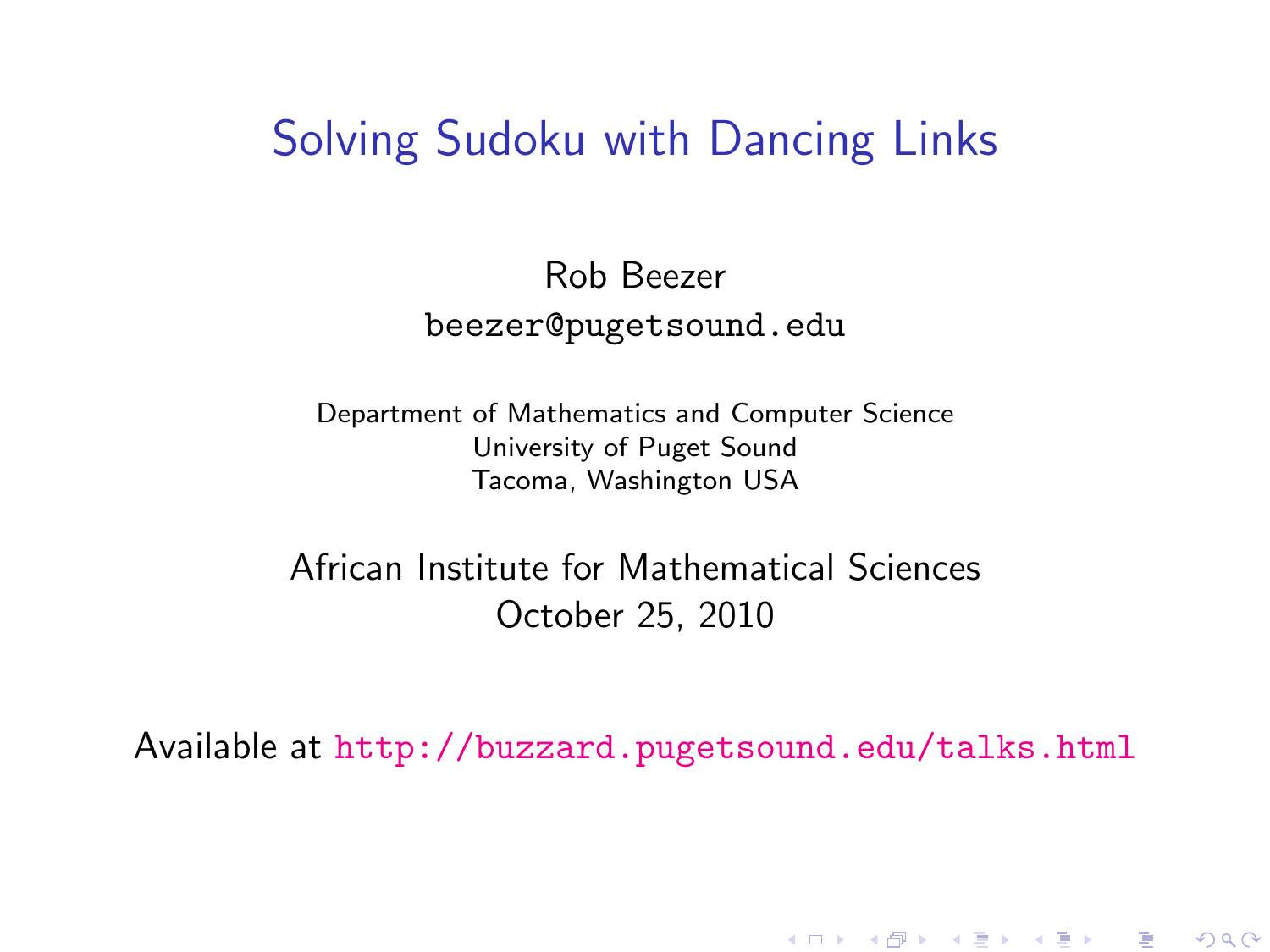# Example: Combinatorial Enumeration

Create all permutations of the set  $\{0, 1, 2, 3\}$ 

- Simple example to demonstrate key ideas
- Creation, cardinality, existence?
- There are more efficient methods for this example

 $QQ$ 

4.000

 $+$   $-$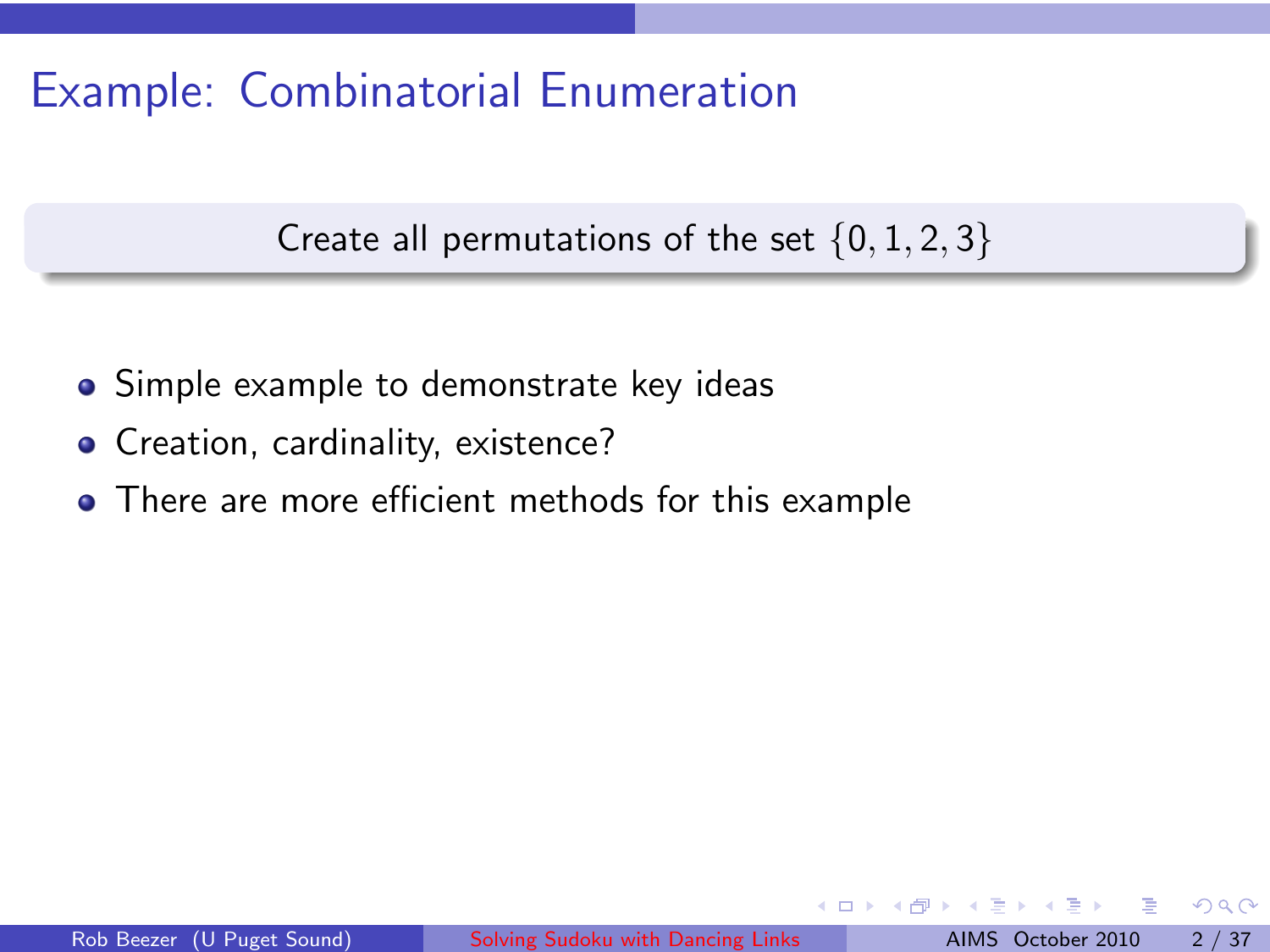## Brute Force Backtracking

| $BLACK = Forward$ |                |                   |                | $BLUE = Solution$ |                | $RED = Backtrack$ |      |  |  |
|-------------------|----------------|-------------------|----------------|-------------------|----------------|-------------------|------|--|--|
| root              | 012            | 0 1 3 3           | 021            | 0233              | 0 3 1          | 0 <sub>3</sub>    | 102  |  |  |
| $\mathbf 0$       | 0122           | 013               | 0213           | 023               | 0 3 1 3        | 0 3 3             | 1021 |  |  |
| 0 <sub>0</sub>    | 012            | 0 <sub>1</sub>    | 021            | 0 <sub>2</sub>    | 031            | 0 <sub>3</sub>    | 102  |  |  |
| $\mathbf{0}$      | 0 1 2 3        | 0                 | 0 <sub>2</sub> | 0                 | 0 <sub>3</sub> | 0                 | 1022 |  |  |
| 01                | 012            | 0 <sub>2</sub>    | 022            | 0 <sub>3</sub>    | 0 3 2          | root              | 102  |  |  |
| 010               | 0 <sub>1</sub> | 020               | 0 <sub>2</sub> | 030               | 0 3 2 0        | 1                 | 1023 |  |  |
| 0 <sub>1</sub>    | 013            | 0 <sub>2</sub>    | 023            | 0 <sub>3</sub>    | 0 3 2          | 10                | 102  |  |  |
| 011               | 0130           | 021               | 0230           | 0 3 1             | 0 3 2 1        | 100               |      |  |  |
| 0 <sub>1</sub>    | 013            | 0210              | 023            | 0310              | 0 3 2          | 1 <sub>0</sub>    |      |  |  |
| 0 1 2             | 0 1 3 1        | 021               | 0231           | 031               | 0 3 2 2        | 101               |      |  |  |
| 0120              | 013            | 0211              | 023            | 0 3 1 1           | 0 3 2          | 1 <sub>0</sub>    |      |  |  |
| 0 1 2             | 0132           | 021               | 0232           | 031               | 0323           | 102               |      |  |  |
| 0121              | 0<br>13        | 2 1 2<br>$\Omega$ | 023            | 0 3 1 2           | 032            | 1020              |      |  |  |

重

×. × ×.  $\equiv$ 

 $299$ 

(ロ) ( d )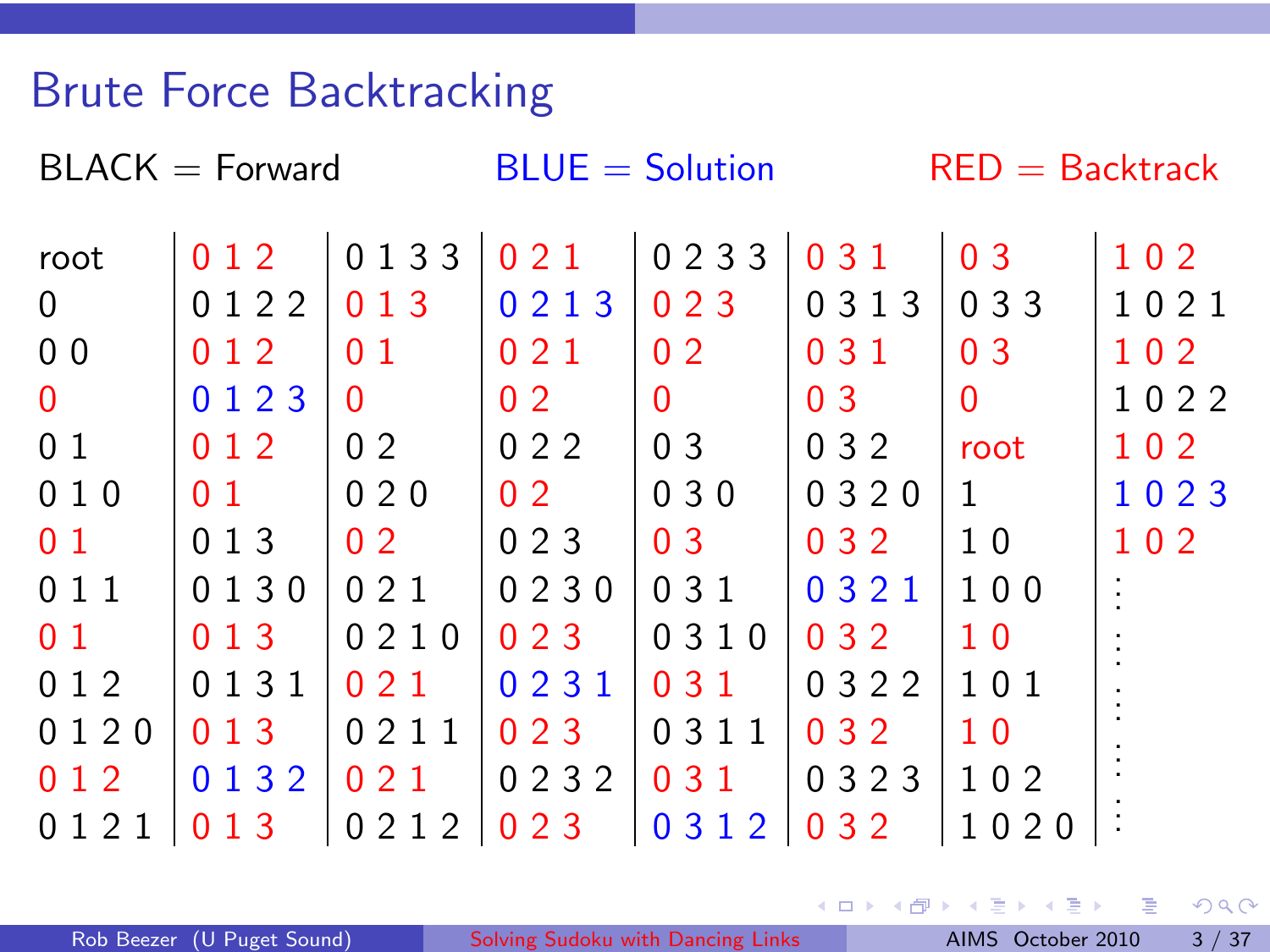### A Better Idea

- Avoid the really silly situations, such as: 1 0 1
- "Remember" that a symbol has been used already
- Additional data structure: track "available" symbols
- Critical: must maintain this extra data properly
- (Note recursive nature of backtracking)

∢ Al

 $2Q$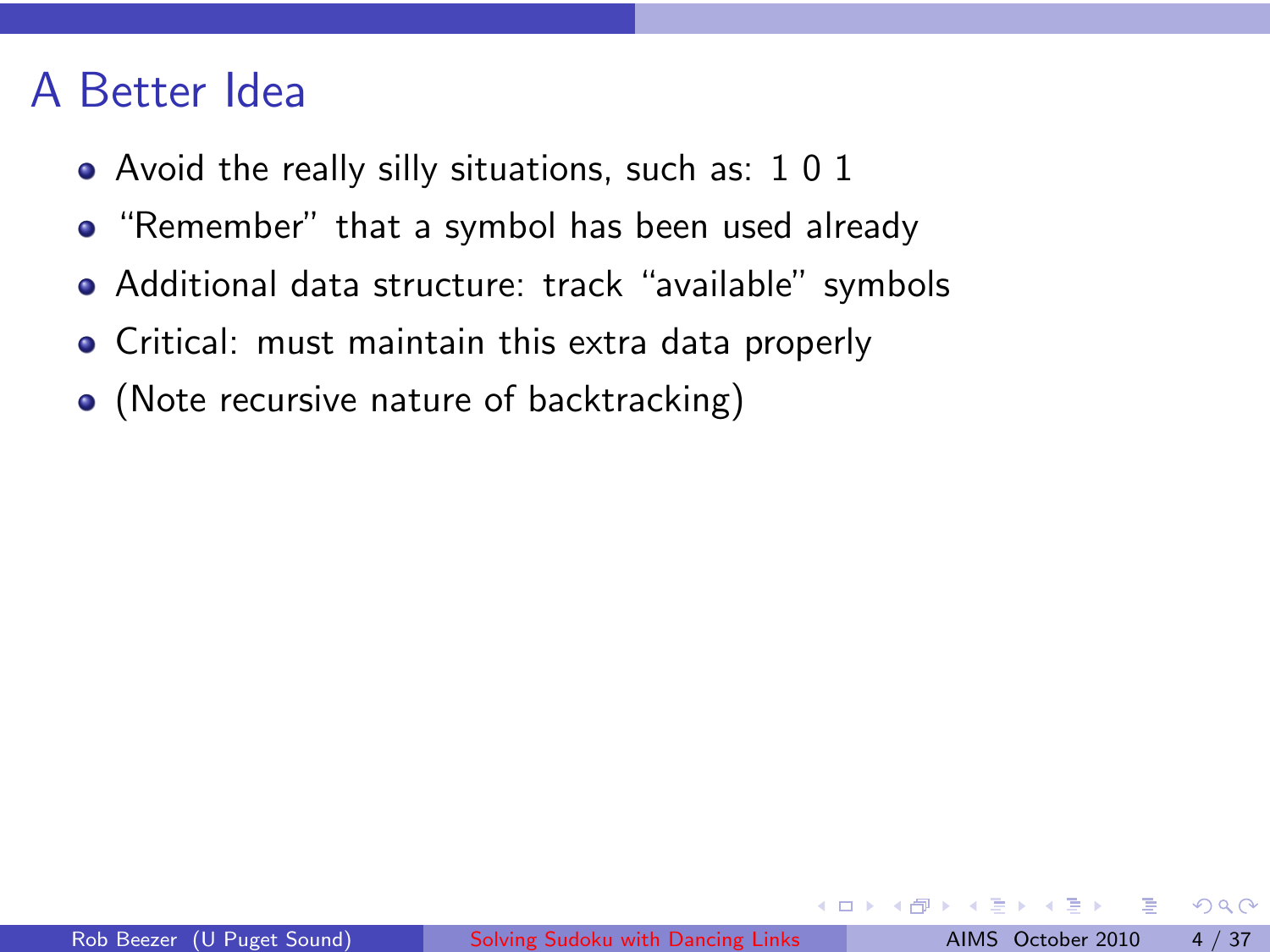# Sophisticated Backtracking

| $BLACK = Forward$   |                     | $BLUE = Solution$  |                     | $RED = Backtrack$       |  |  |  |
|---------------------|---------------------|--------------------|---------------------|-------------------------|--|--|--|
| root $\{0,1,2,3\}$  | $0213$ {}           | $0321$ {}          | $10\{2,3\}$         | $1302$ {}               |  |  |  |
| $0 \{1,2,3\}$       | $021 \{3\}$         | $032\{1\}$         | $1 \{0,2,3\}$       | $130\{2\}$              |  |  |  |
| 0 1 $\{2,3\}$       | $0 \; 2 \; \{1,3\}$ | $03 \{1,2\}$       | $1\;2\; \{0,3\}$    | $13 \{0,2\}$            |  |  |  |
| $012\{3\}$          | $023\{1\}$          | $0 \{1,2,3\}$      | $120\{3\}$          | $132\{0\}$              |  |  |  |
| $0123$ {}           | $0231$ {}           | root $\{0,1,2,3\}$ | $1203$ {}           | $1320$ {}               |  |  |  |
| $0 1 2 \{3\}$       | $023 \{1\}$         | $1 \{0,2,3\}$      | $1\ 2\ 0\ \{3\}$    | $132\{0\}$              |  |  |  |
| $0 1 \{2,3\}$       | $0 2 \{1,3\}$       | $1 0 \{2,3\}$      | $12 \{0,3\}$        | $13 \{0,2\}$            |  |  |  |
| $013\{2\}$          | $0 \{1,2,3\}$       | $102 \{3\}$        | $1\;2\;3\; \{0\}$   | $1 \{0,2,3\}$           |  |  |  |
| $0132$ {}           | $03 \{1,2\}$        | $1023$ {}          | $1230$ {}           | root $\{0,1,2,3\}$      |  |  |  |
| $013\{2\}$          | $031\{2\}$          | $102 \{3\}$        | $123\{0\}$          | 2 $\{0,1,3\}$           |  |  |  |
| $0 1 \{2,3\}$       | $0312$ {}           | $10\{2,3\}$        | $12 \{0,3\}$        |                         |  |  |  |
| $0 \{1,2,3\}$       | $031\{2\}$          | $103 \{2\}$        | $1 \{0,2,3\}$       |                         |  |  |  |
| $0 \; 2 \; \{1,3\}$ | $03 \{1,2\}$        | $1032$ {}          | $1 \; 3 \; \{0,2\}$ |                         |  |  |  |
| $021\{3\}$          | $032\{1\}$          | $103\{2\}$         | $130\{2\}$          |                         |  |  |  |
|                     |                     |                    |                     | メロト メタト・メモト メモト ニモー めんぴ |  |  |  |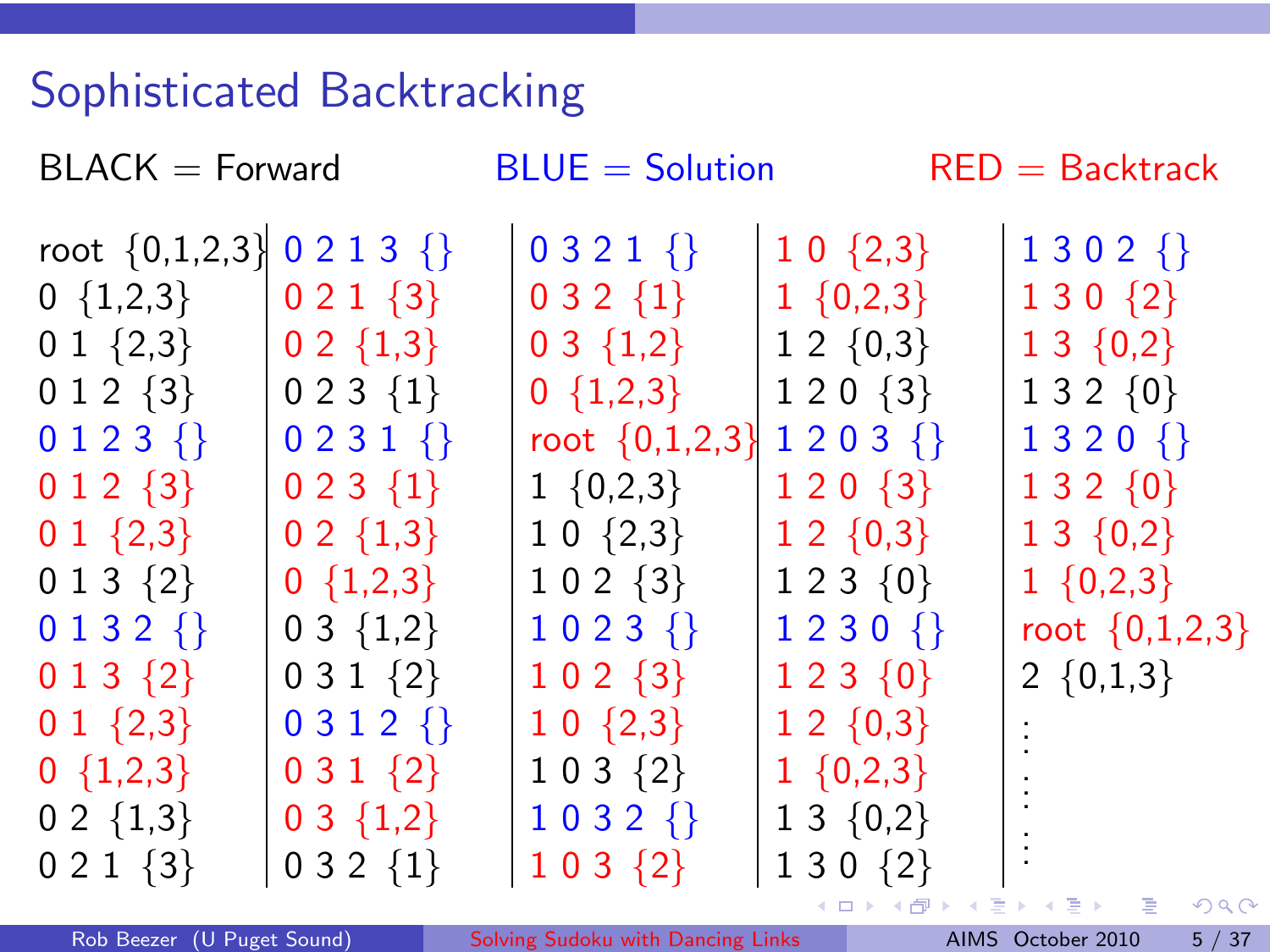# Depth-First Search Tree



Ε

重

(ロ) ( d )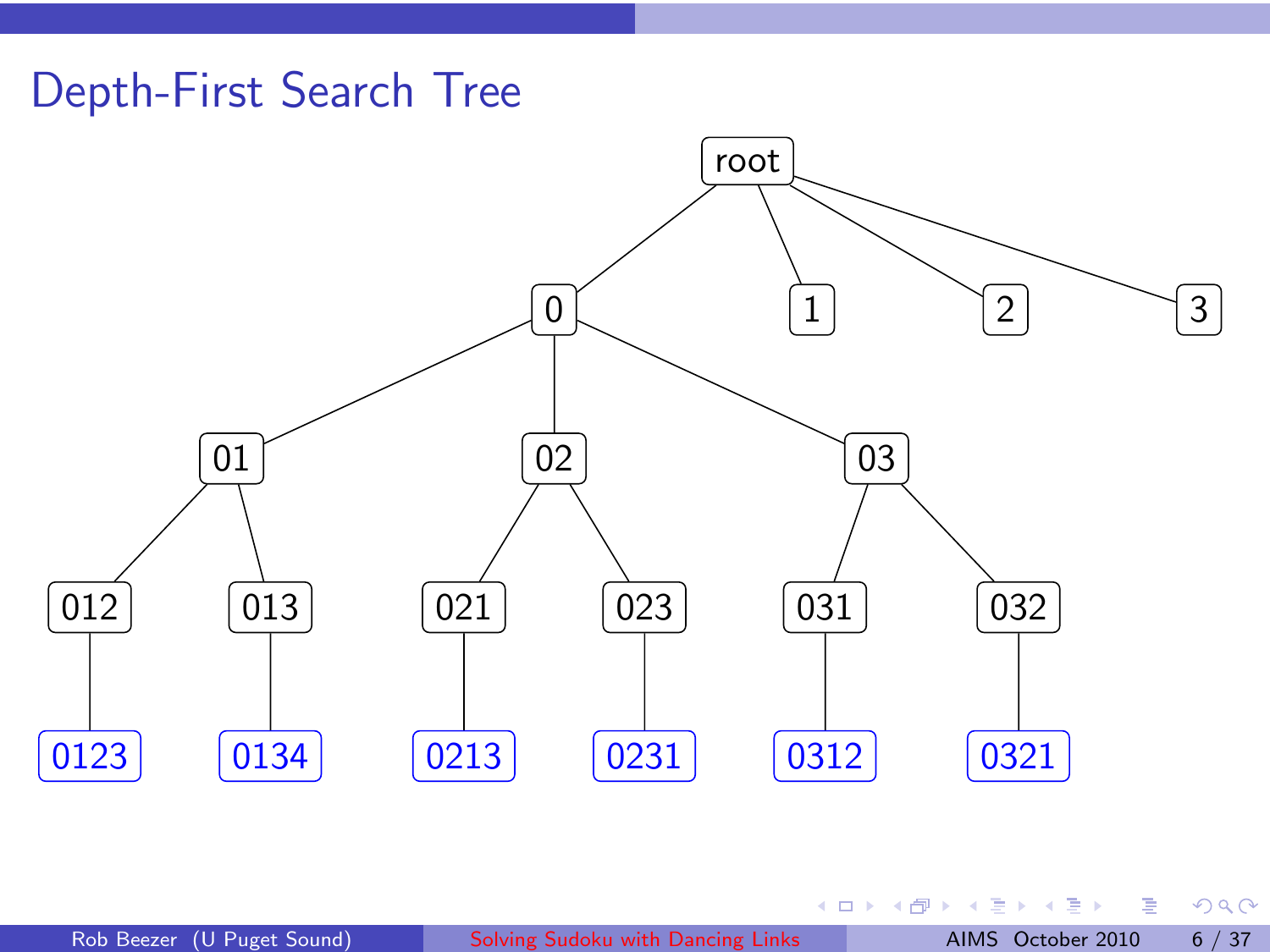# Algorithm

```
n=4available = [True] * n \# [True, True, True, True, True]perm = [0]*n # [0, 0, 0, 0]def \; bt (level):
for x in range(n):
     if available [x]:
         a v a i l a b l e [x]=F a l s e
         perm [ lev e l ] =xif level +1 = n:
              print perm
         bt (level +1)a v a i l a b l e [x]=True
```
 $bt(0)$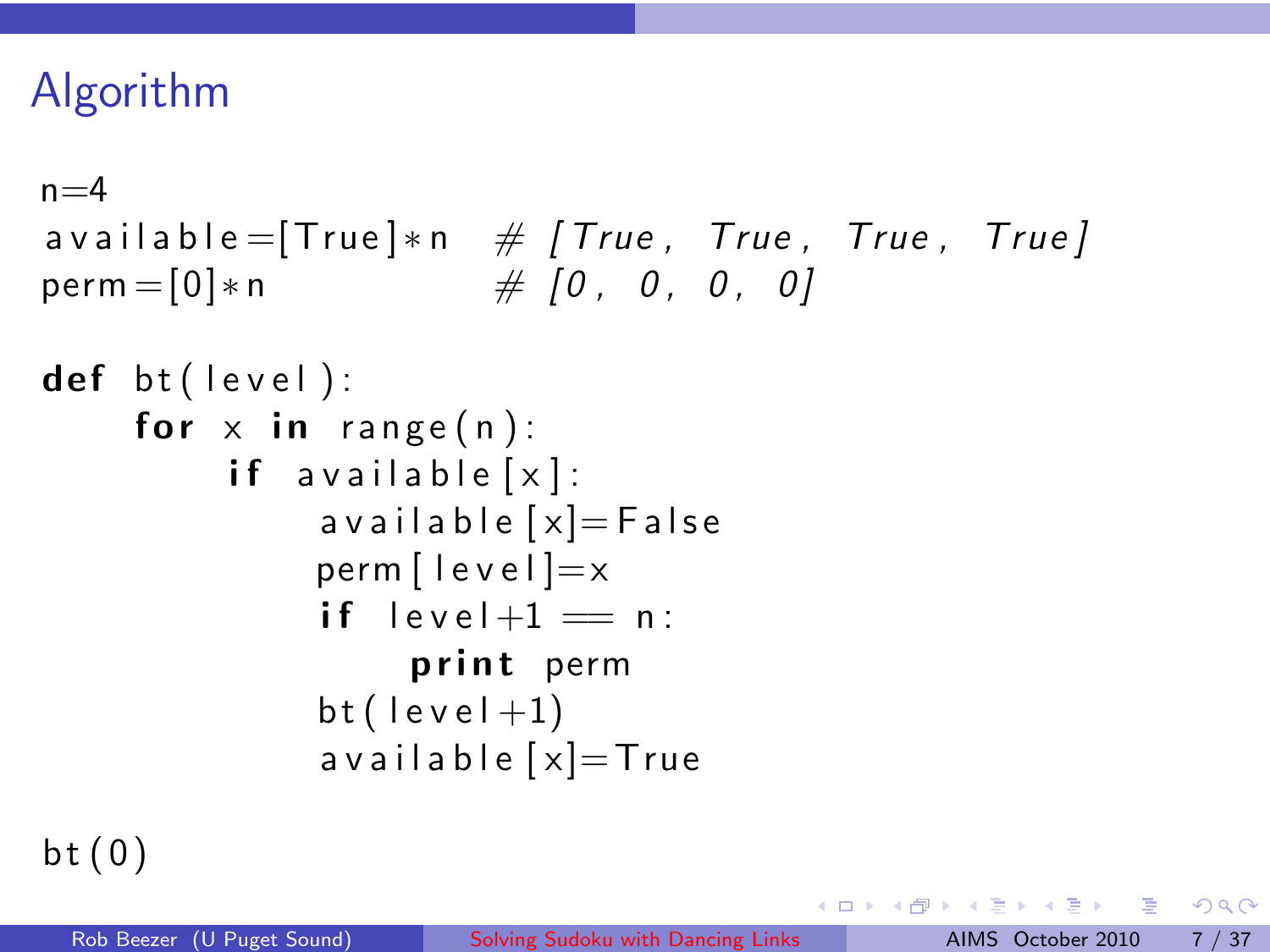# Sudoku Basics

- $n^2$  symbols
- $n^2 \times n^2$  grid
- $n^2$  subgrids ("boxes") each  $n \times n$
- Classic Sudoku is  $n = 3$
- **•** Each symbol once and only once in each row
- **•** Each symbol once and only once in each column
- **•** Each symbol once and only once in each box
- The grid begins partially completed
- A Sudoku puzzle should have a unique completion

 $QQ$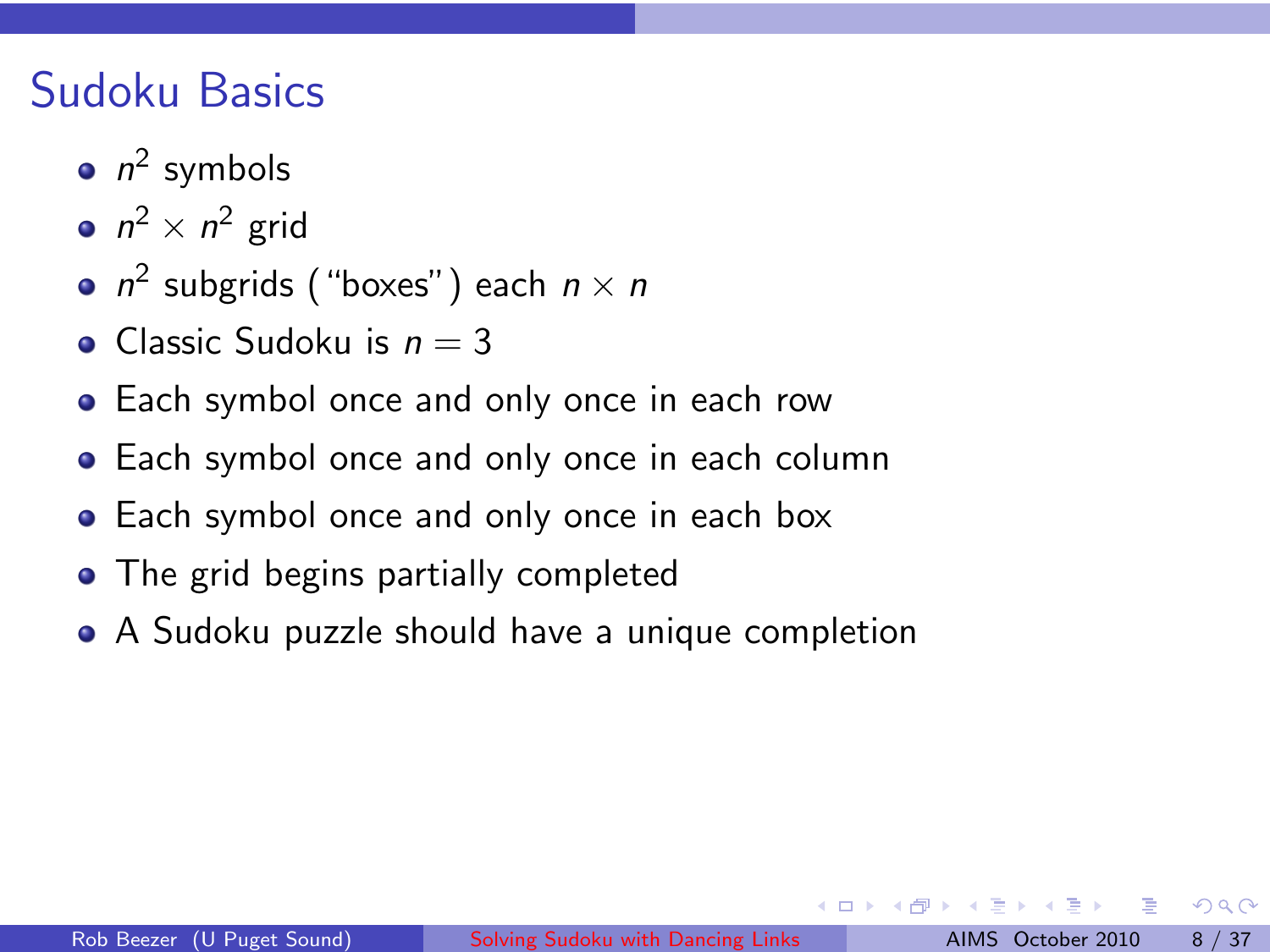Example

| 5 |   |   |   | 8 |   | 4 | 9 | 5 |                | 3              | 6              | 8            | 7            | 2 | 4              | 9              |
|---|---|---|---|---|---|---|---|---|----------------|----------------|----------------|--------------|--------------|---|----------------|----------------|
|   |   |   | 5 |   |   | 3 |   | 8 | 4              | 9              | 5              | 2            | $\mathbf{1}$ | 6 | 3              | $\overline{7}$ |
|   | 6 | 7 | 3 |   |   |   |   | 2 | 6              | 7              | 3              | 4            | 9            | 5 | 8              | $\mathbf{1}$   |
|   | 5 |   |   |   |   |   |   | 1 | 5              | 8              | 4              | 6            | 3            | 9 | $\overline{7}$ | 2              |
|   |   |   | 2 |   | 8 |   |   | 9 | 7              | 4              | $\overline{2}$ | $\mathbf{1}$ | 8            | 3 | 6              | 5              |
|   |   |   |   |   |   | 1 | 8 | 3 | $\overline{2}$ | 6              | 7              | 9            | 5            | 4 | 1              | 8              |
|   |   |   |   |   | 4 | 5 |   | 7 | 8              | $\overline{2}$ | 9              | 3            | 4            | 1 | 5              | 6              |
|   |   |   |   |   | 2 |   |   | 6 | 3              | 5              | 1              | 7            | 2            | 8 | 9              | 4              |
|   |   |   |   | ҕ |   |   |   | 4 | 9              | 1              | 8              | 5            | 6            | 7 | 2              | -3             |

 $2990$ 

メロトメ 御 メメ きょくきょうき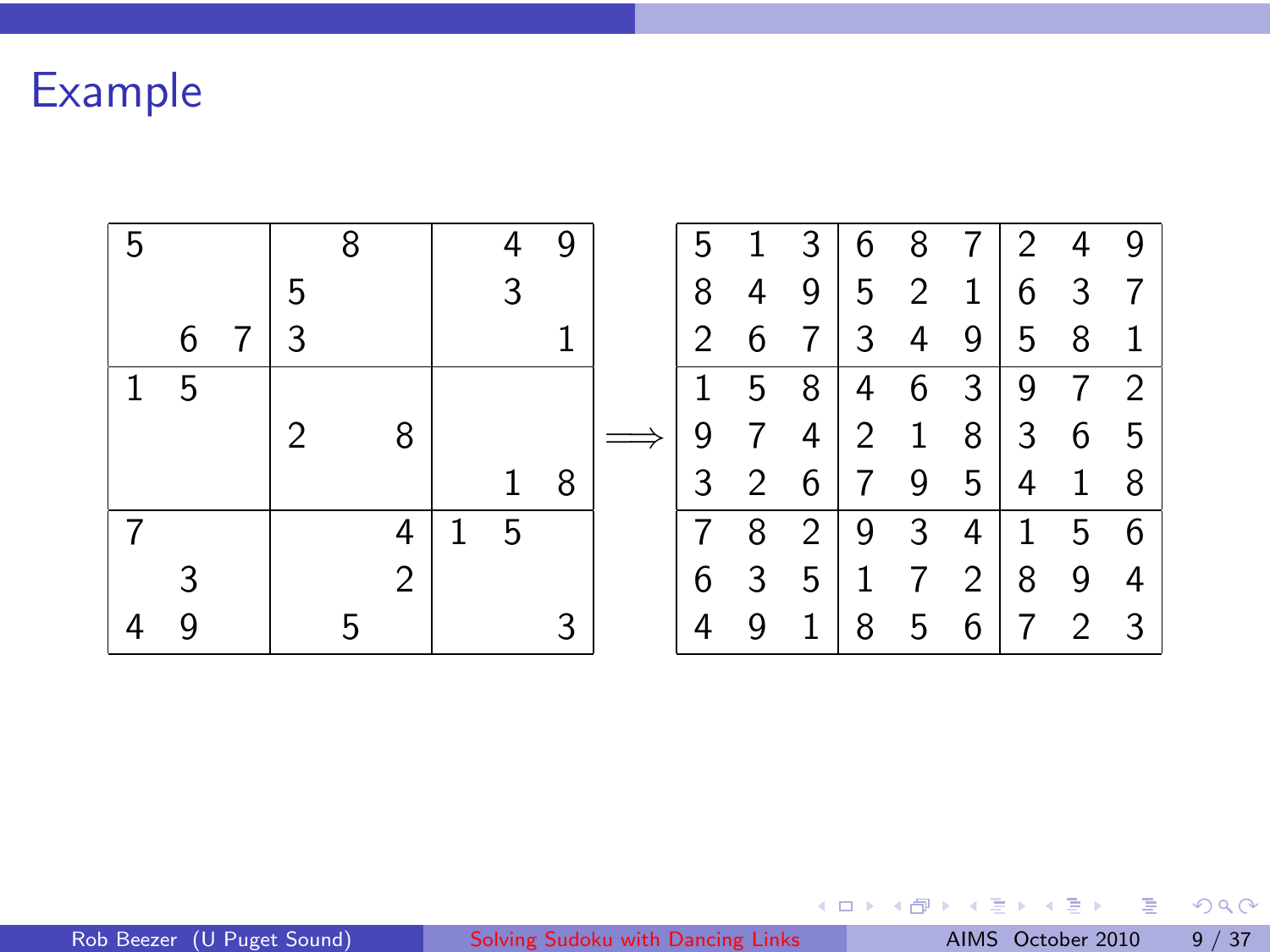# Sudoku via Backtracking

- Fill in first row, left to right, then second row, ...
- **•** For each blank cell, maintain possible new entries
- As entries are attempted, update possibilities
- If a cell has just one possibility, it is forced
- Lots to keep track of, especially at backtrack step

つひひ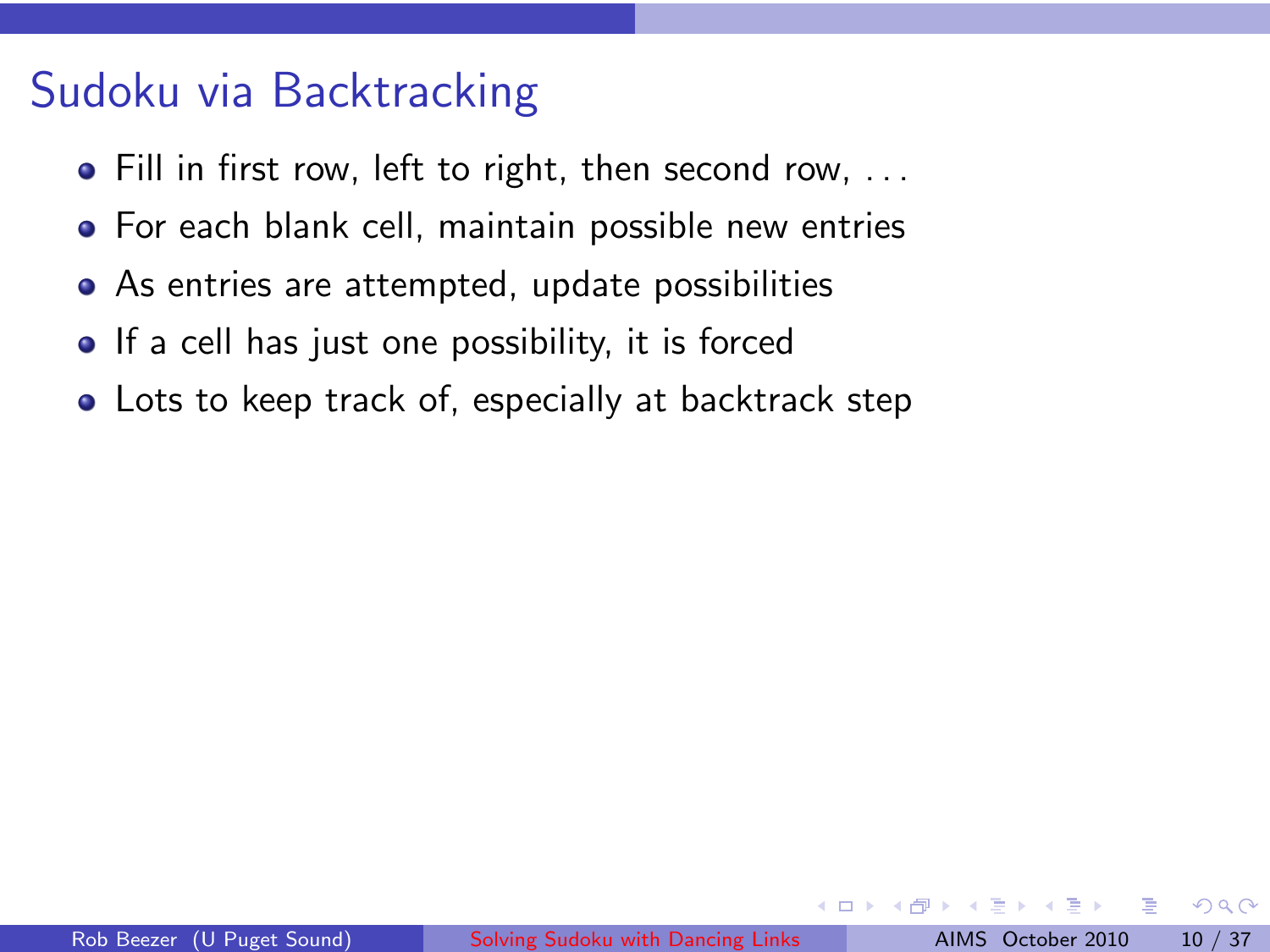# Sudoku via Backtracking

- Fill in first row, left to right, then second row, ...
- **•** For each blank cell, maintain possible new entries
- As entries are attempted, update possibilities
- If a cell has just one possibility, it is forced
- Lots to keep track of, especially at backtrack step
- Alternate Title: "Why I Don't Do Sudoku"

つひひ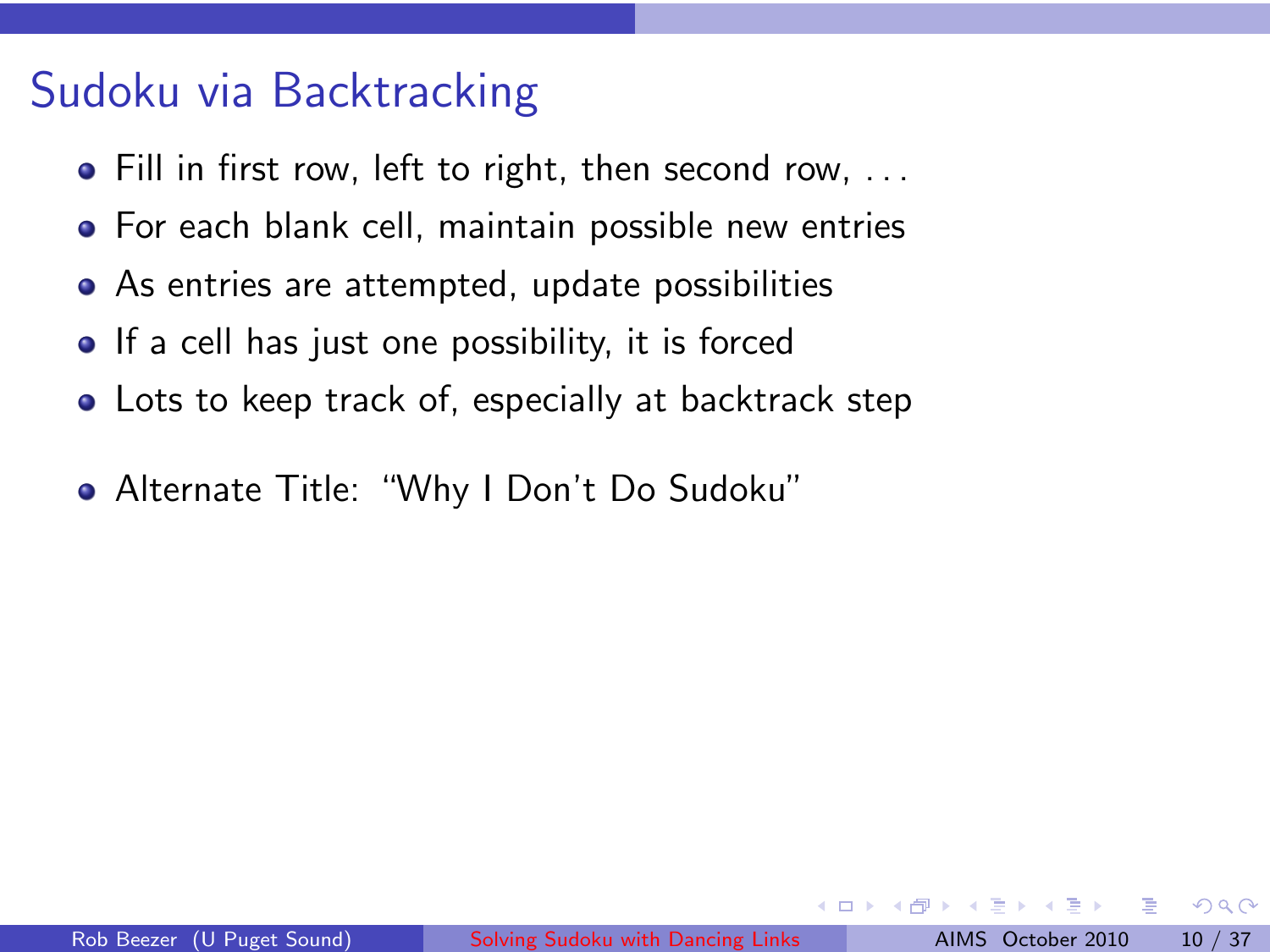Top row, second column: possibilities?



4 0 8 ∢ ⊕ 重

 $2Q$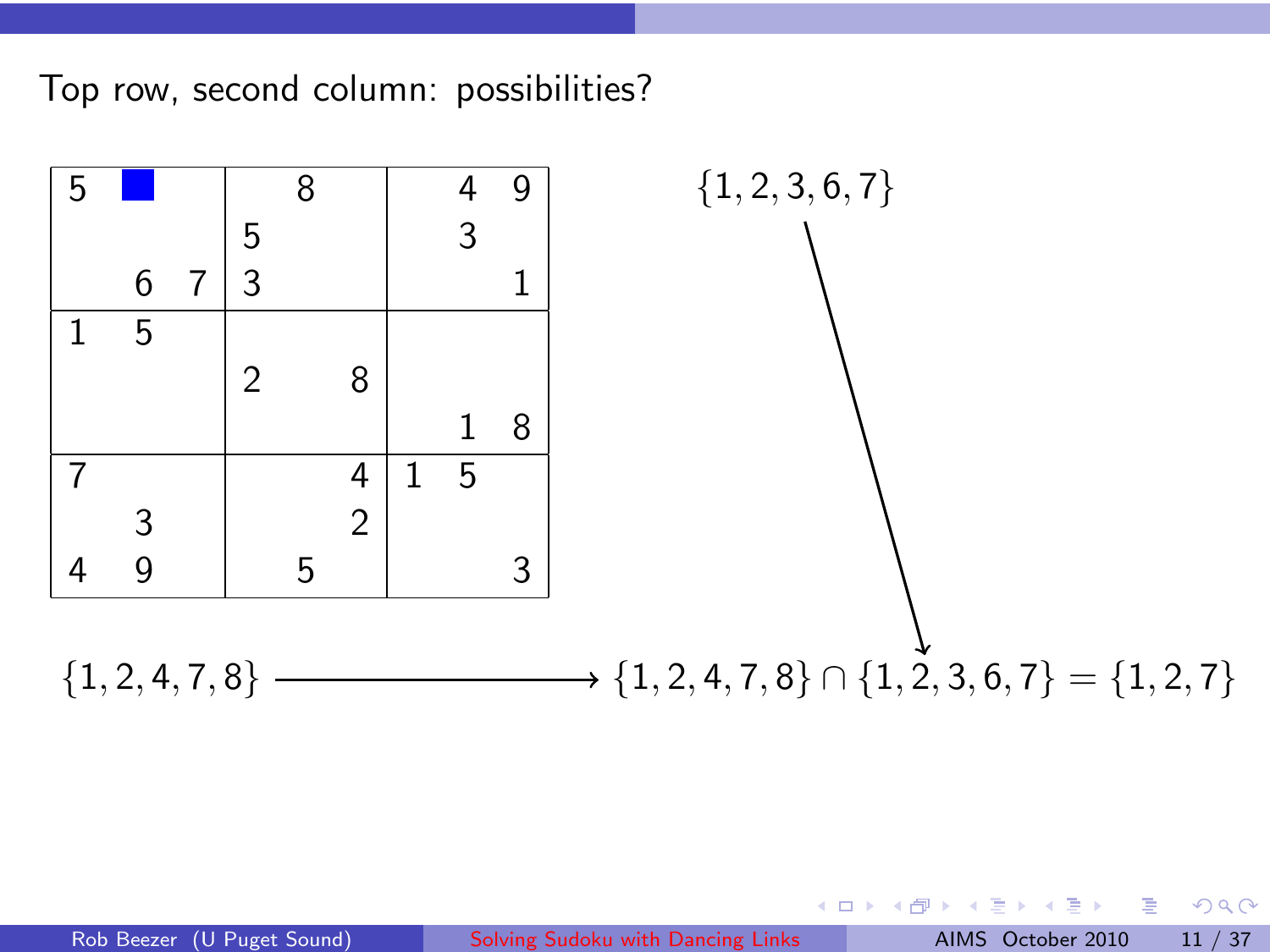Suppose we try 2 first.

Seventh row, second column: possibilities?



One choice!

This may lead to other singletons in the affected row or column.

4 0 8 → 母 → 重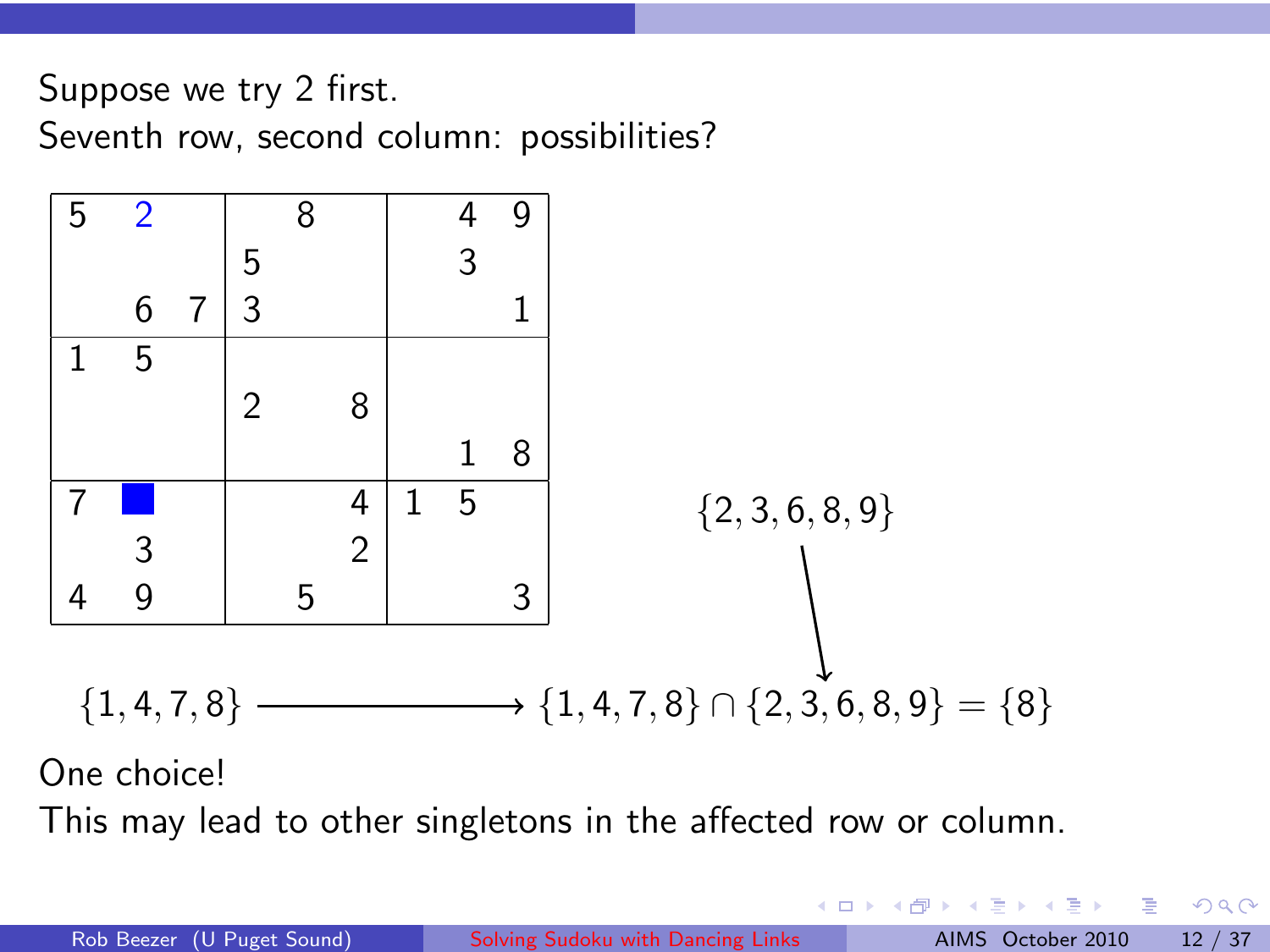### Exact Cover Problem

- Given: matrix of 0's and 1's
- **•** Find: subset of rows
- Condition: rows sum to exactly the all-1's vector
- Amenable to backtracking (on columns, not rows!)
- Example: (Knuth)

|   | 0 0 1 0 1 1 0 |  |             |  |
|---|---------------|--|-------------|--|
|   | 1 0 0 1 0 0 1 |  |             |  |
|   | 0 1 1 0 0 1 0 |  |             |  |
|   | 1 0 0 1 0 0 0 |  |             |  |
|   | 0 1 0 0 0 0 1 |  |             |  |
| 0 |               |  | 0 0 1 1 0 1 |  |

4 0 8 ∢ Al 重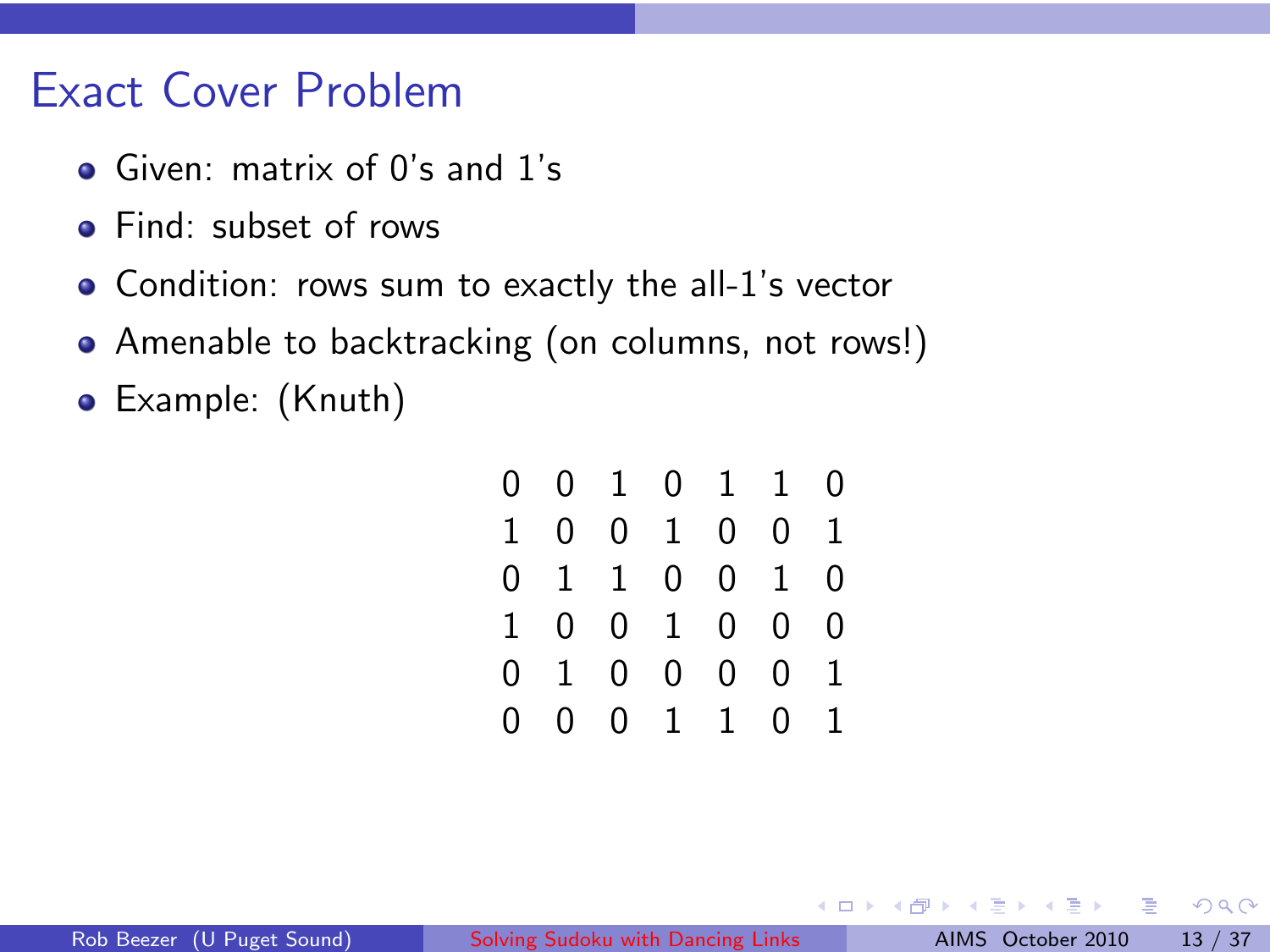## Solution

Select rows 1, 4 and 5:



4 0 F ∢ 伊 Ħ

活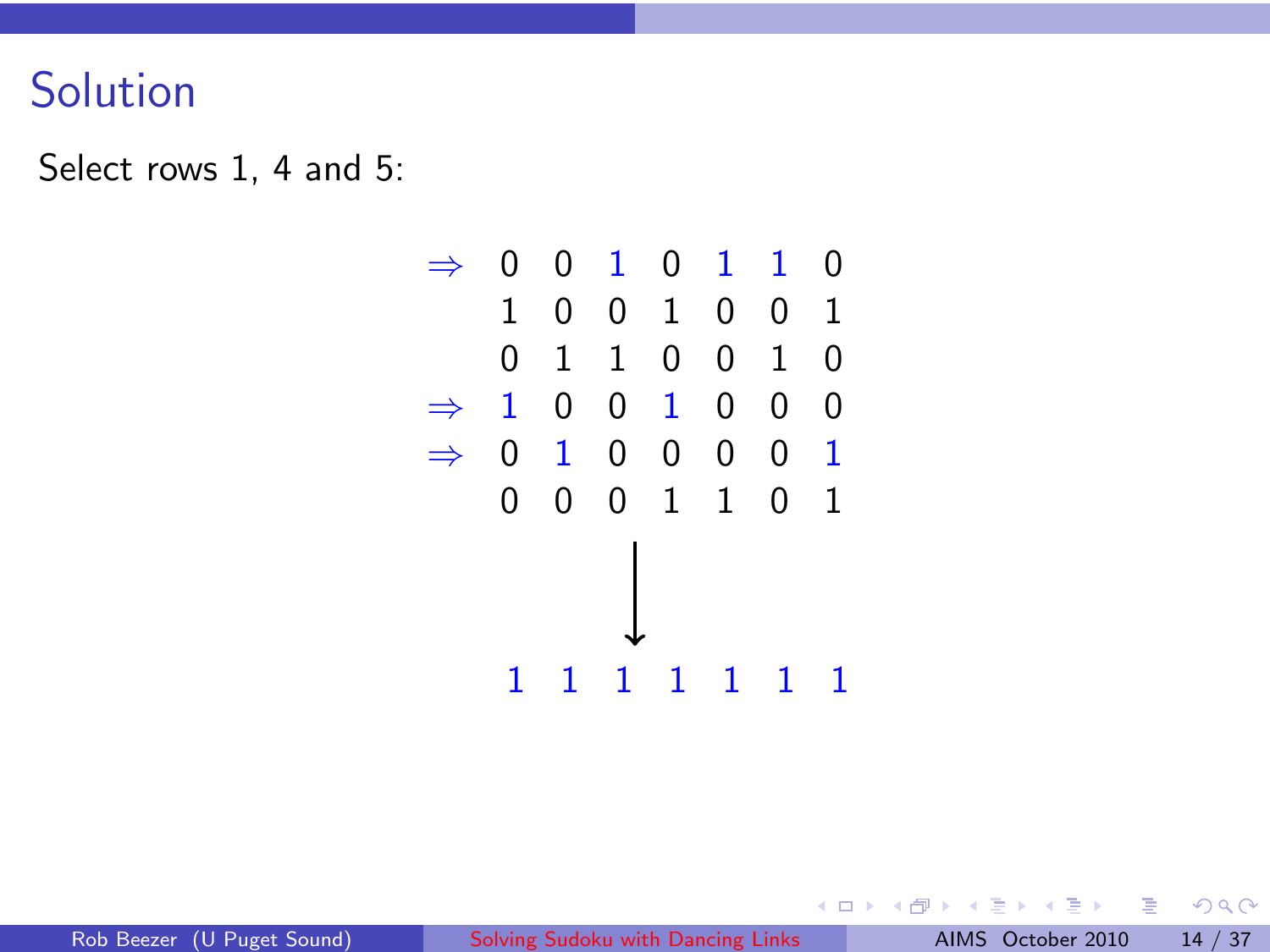## Sudoku as an Exact Cover Problem

- Matrix rows are per symbol, per grid location  $(n^2 \times (n^2 \times n^2) = n^6)$
- Matrix columns are conditions:  $(3n^4 \text{ total})$ 
	- Per symbol, per grid row: symbol in row  $(n^2 \times n^2)$
	- Per symbol, per grid column: symbol in column  $(n^2 \times n^2)$
	- Per symbol, per grid box: symbol in box  $(n^2 \times n^2)$

Place a 1 in entry of the matrix if and only if

matrix row describes symbol placement satisfying matrix column condition

**•** Example:

Consider matrix row that places a 7 in grid at row 4, column 9

- $\triangleright$  1 in matrix column for "7 in grid row 4"
- $\blacktriangleright$  1 in matrix column for "7 in grid column 9"
- $\blacktriangleright$  1 in matrix column for "7 in grid box 6"
- $\triangleright$  0 elsewhere

 $\equiv$  040

 $4$  ロ )  $4$  何 )  $4$  ミ )  $4$  ( = )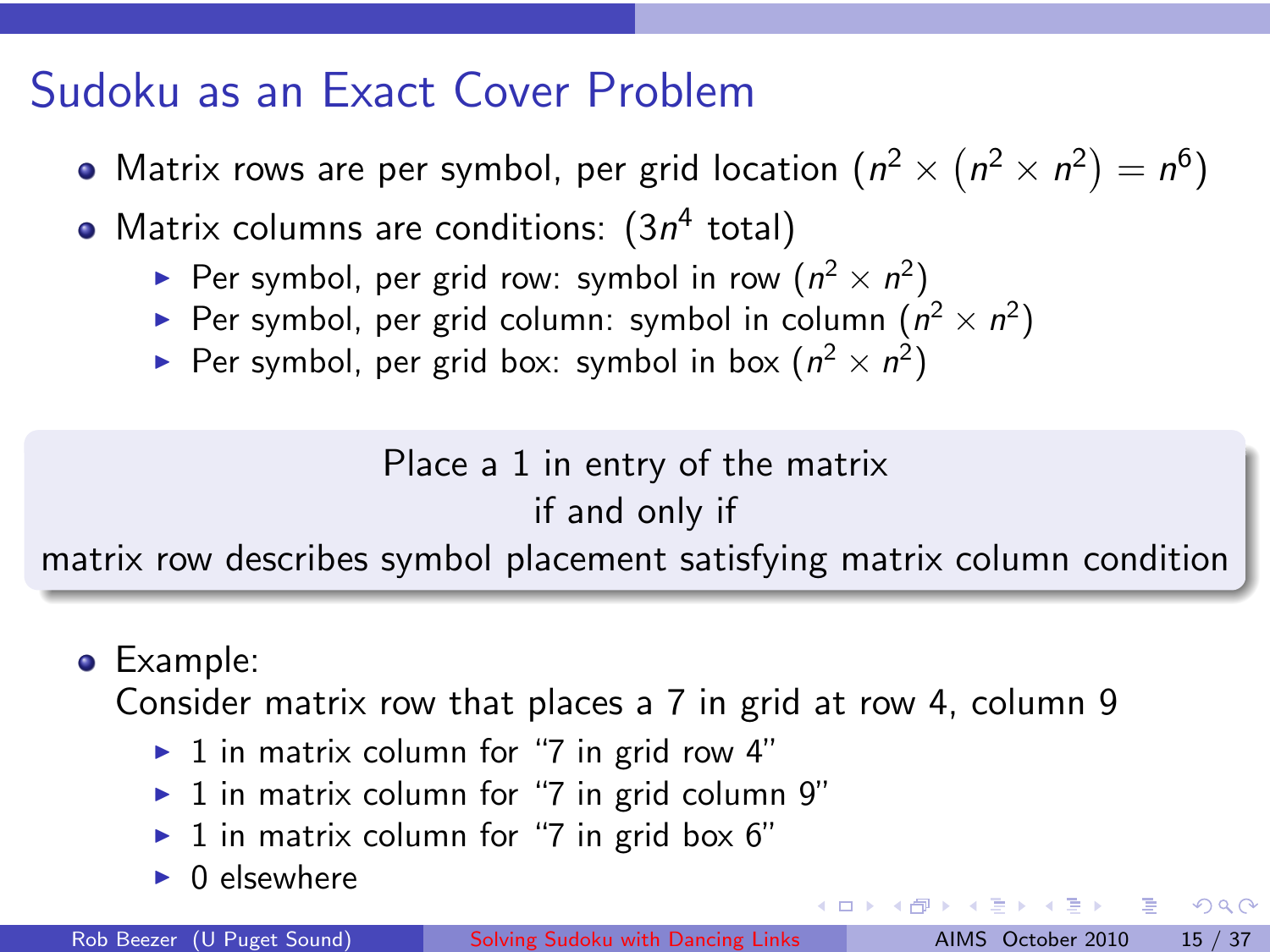### Sudoku as an Exact Cover Problem

- Puzzle is "pre-selected" matrix rows
- Can delete these matrix rows, and their "covered matrix columns"
- $n = 3$ : 729 matrix rows, 243 matrix columns
- Previous example: Remove 26 rows, remove  $3 \times 26 = 78$  columns
- Select  $81 26 = 55$  rows, from 703, for exact cover (uniquely)
- Selected rows describe placement of symbols into locations for Sudoku solution

 $\Omega$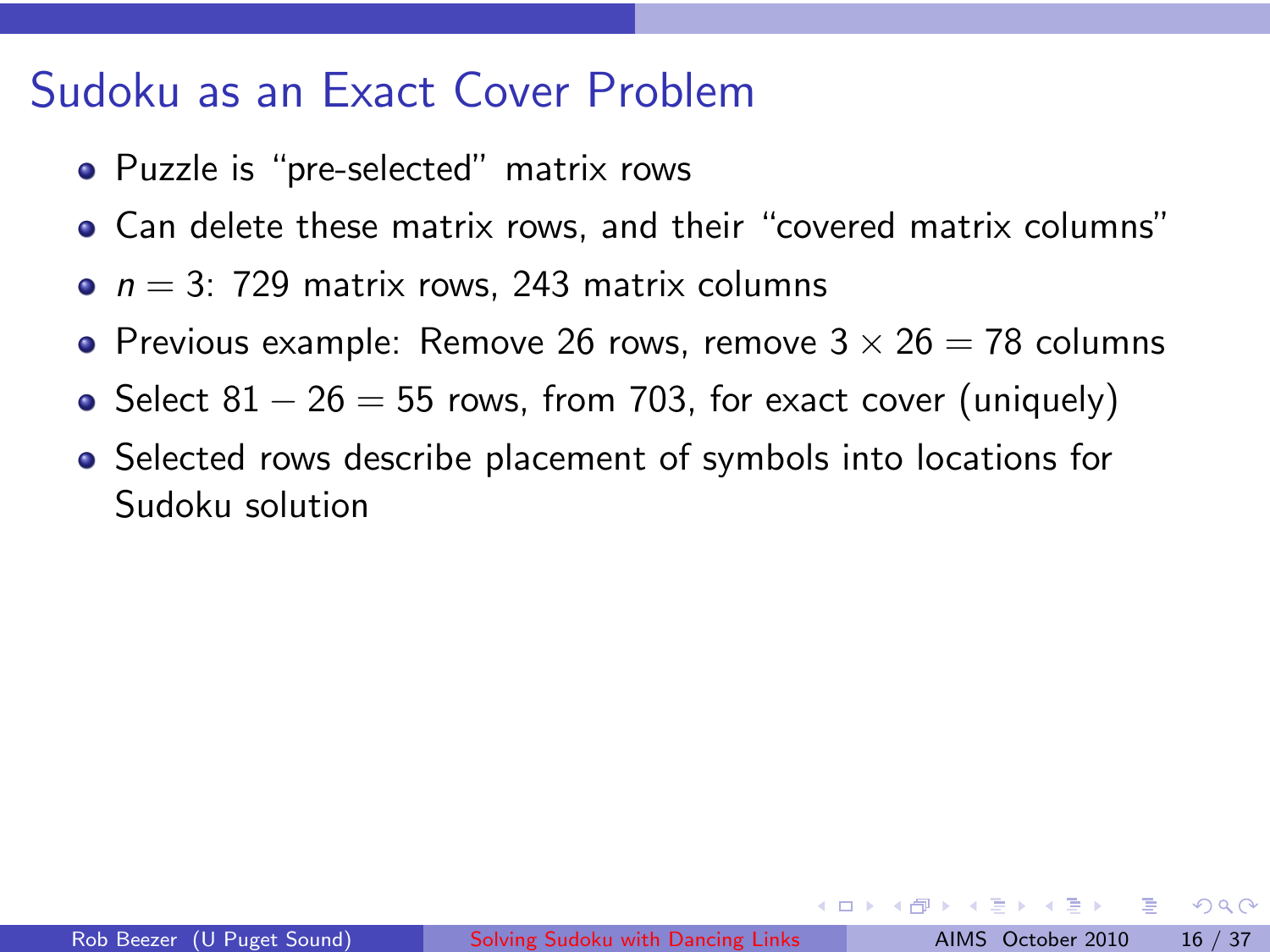# Dancing Links

- Manage lists with frequent deletions and restorations
- Perfect for descending, backtracking in a search tree
- Hitotumatu, Noshita (1978, Information Processing Letters)
	- $\triangleright$  "pointers of each already-used element are still active while... removed"
	- $\blacktriangleright$  Two pages, N queens problem
	- $\triangleright$  Donald Knuth listed in the Acknowledgement
- Popularized by Knuth, "Dancing Links" (2000, arXiv)
	- Algorithm  $X =$  "traditional" backtracking
	- Algorithm  $DLX =$  Dancing Links + Algorithm X
	- $\triangleright$  26 pages, applications to packing pentominoes in a square

그 그래서

 $2Q$ 

イロン イ母ン イヨン イヨン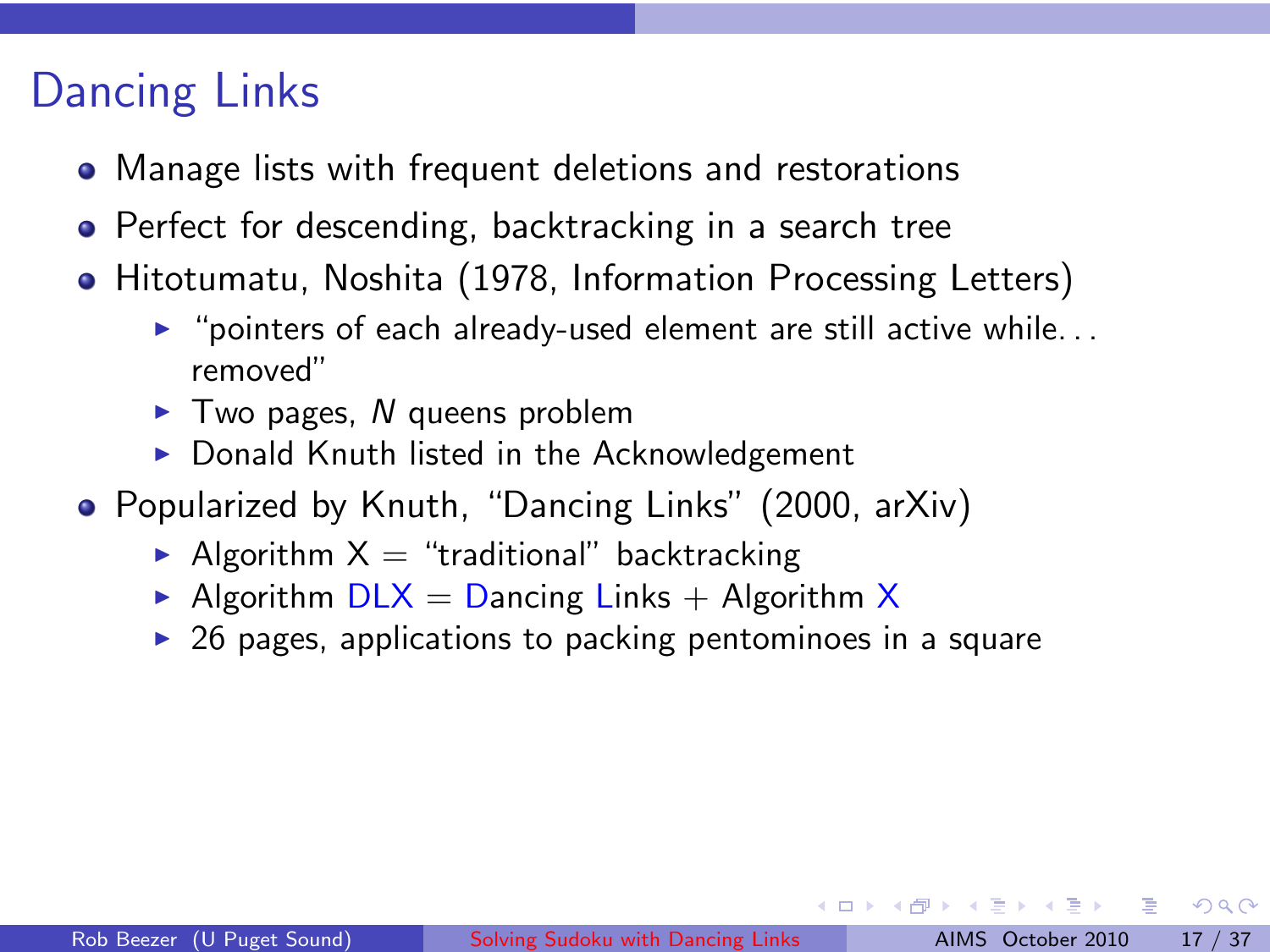# Doubly-Linked List



b.

÷

×

重

 $299$ 

(ロ) ( ) →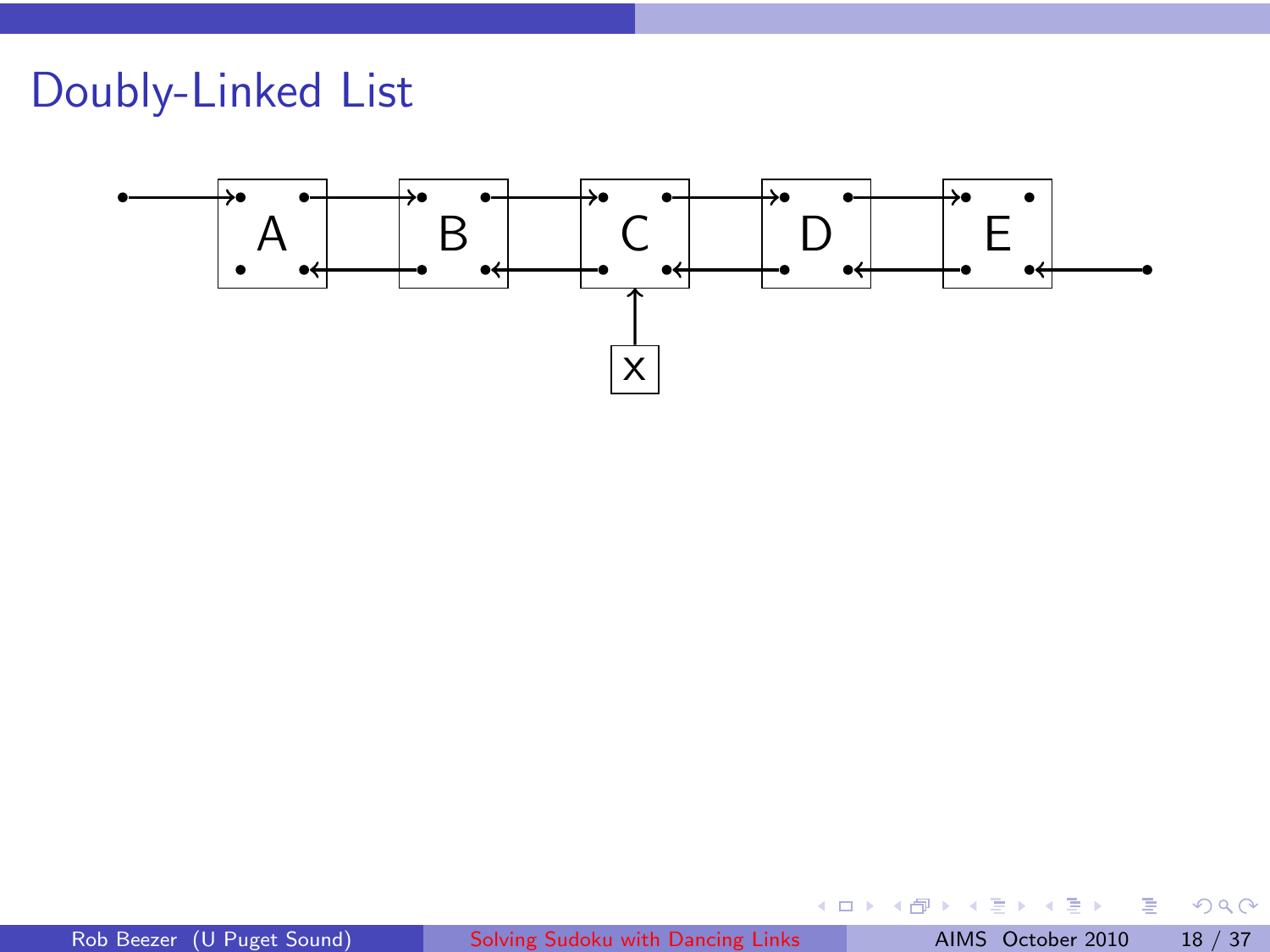

E

**K ロ ▶ K 倒 ▶** 

 $\equiv$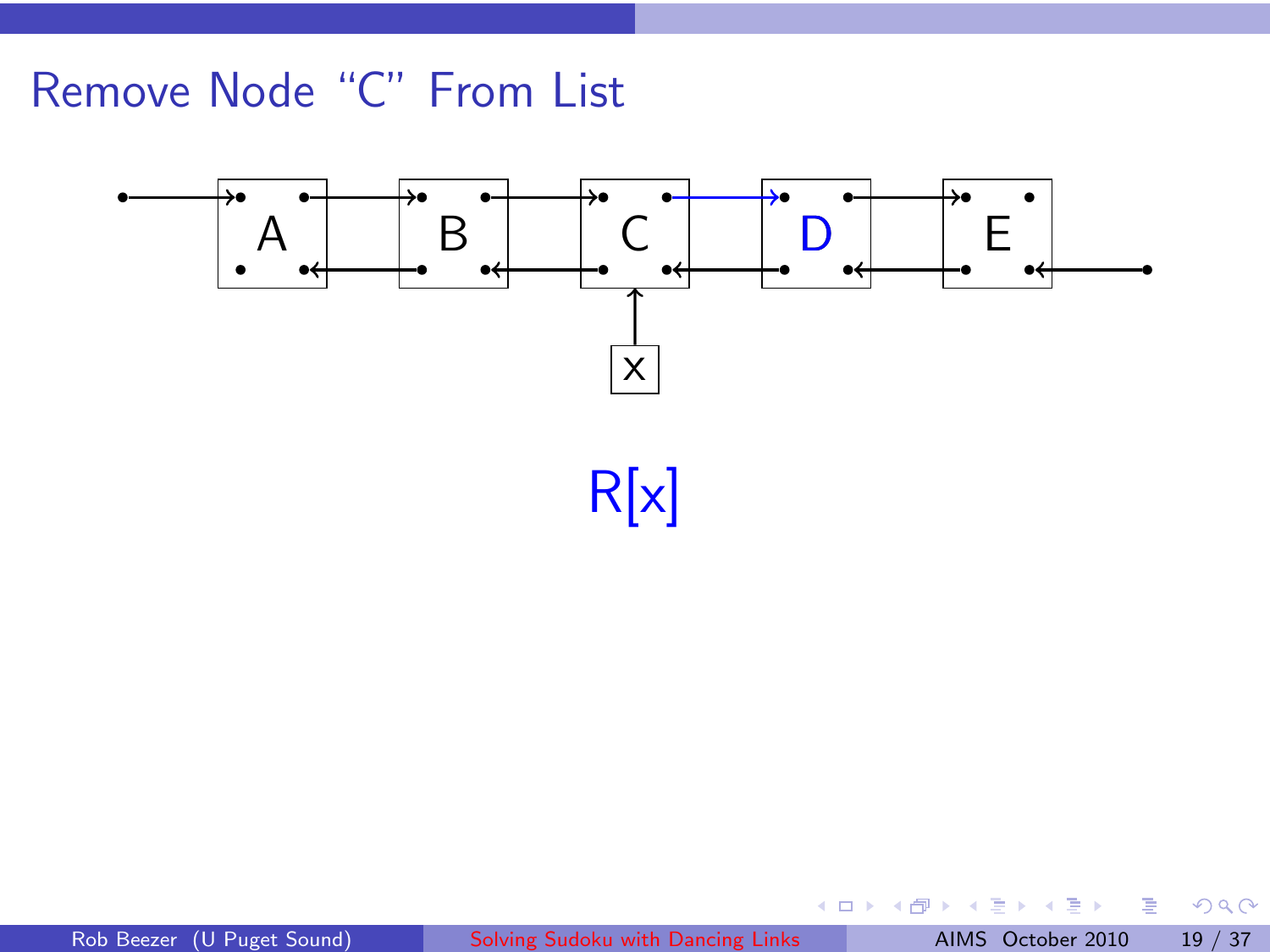

E

 $\leftarrow$   $\Box$ → 伊 ▶  $\equiv$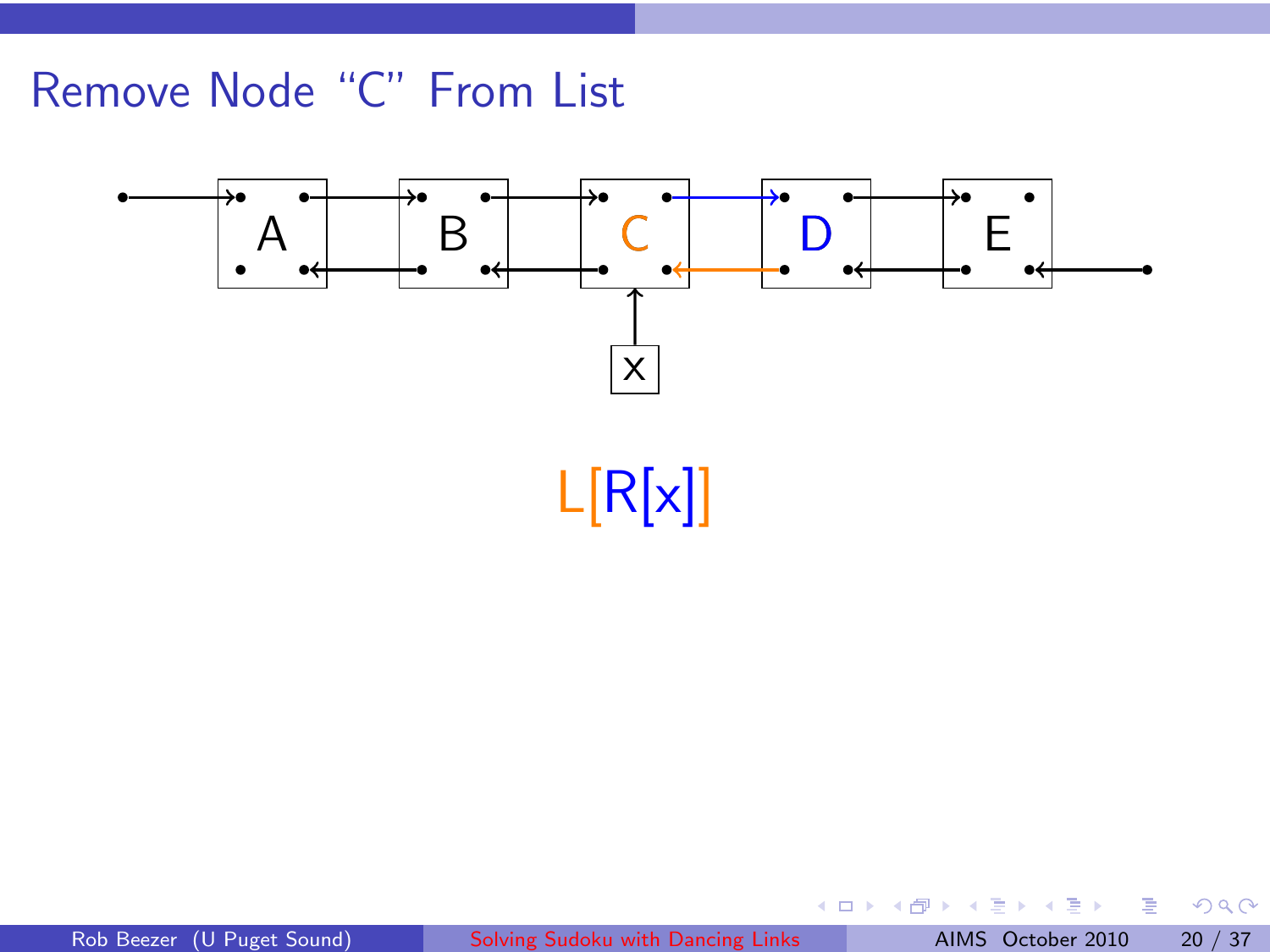

■→

**K ロ ▶ K 倒 ▶** 

 $\mathbb{R}$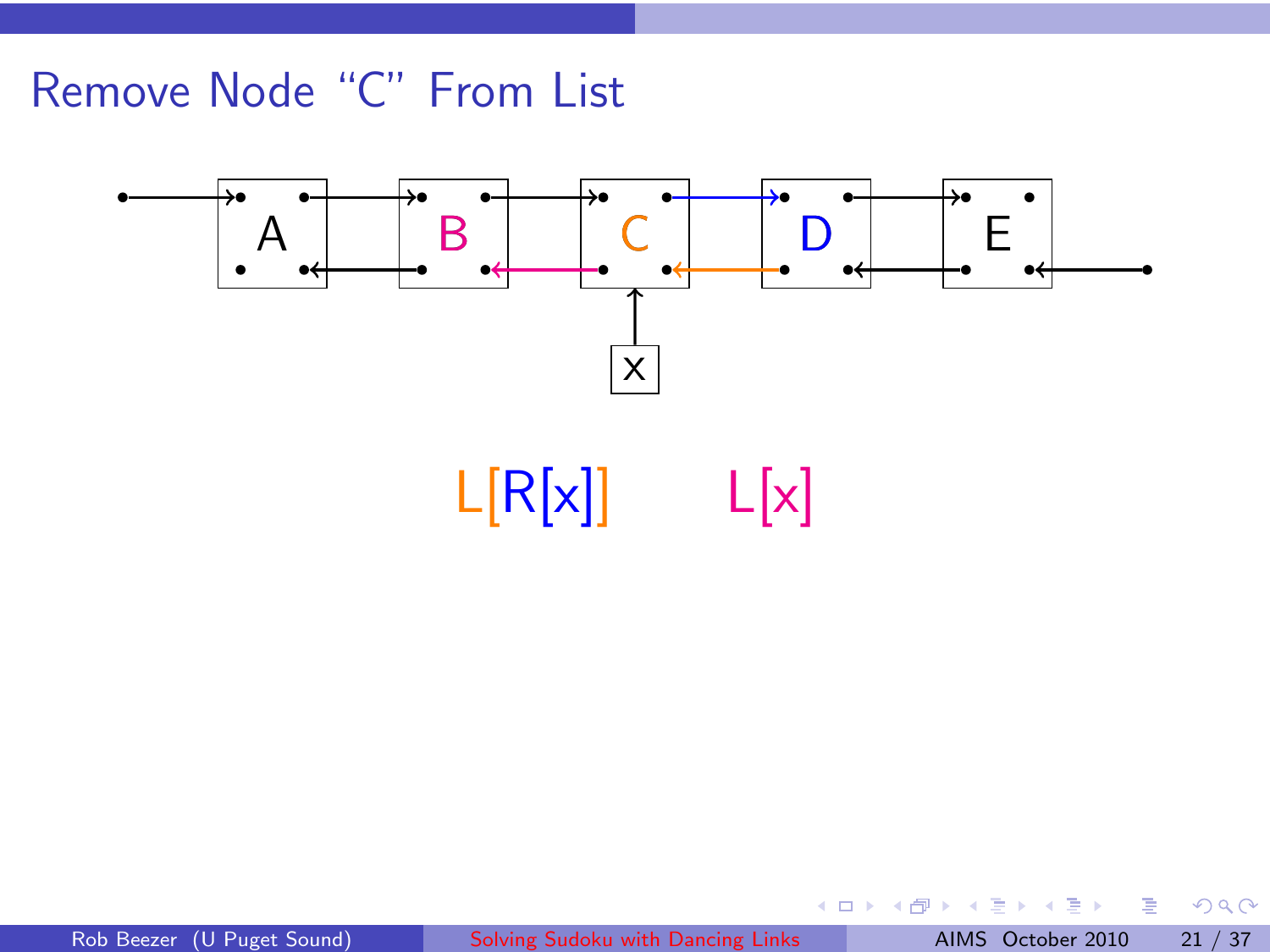

Rob Beezer (U Puget Sound) [Solving Sudoku with Dancing Links](#page-0-0) AIMS October 2010 22 / 37

 $\equiv$  $\mathbf{p}$ 

一 4 (重) 8

**K ロ ▶ K 倒 ▶** 

一番

 $2Q$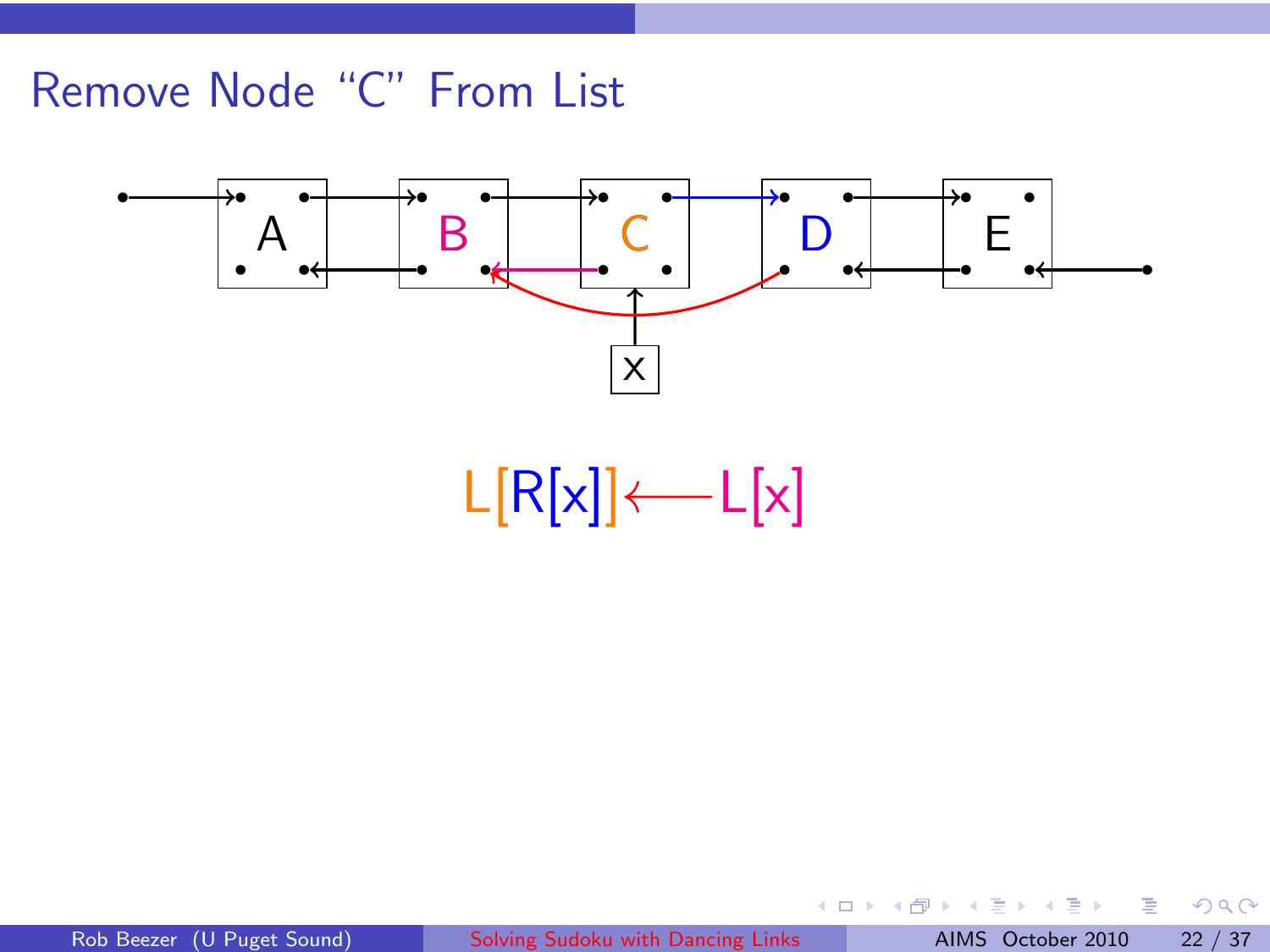Two Assignments to Totally Remove "C"



| $L[R[x]]$ $\leftarrow$ $L[x]$ | $R[L[x]] \leftarrow R[x]$ |  |
|-------------------------------|---------------------------|--|
|-------------------------------|---------------------------|--|

4 0 8

∢ ⊕

 $299$ 

重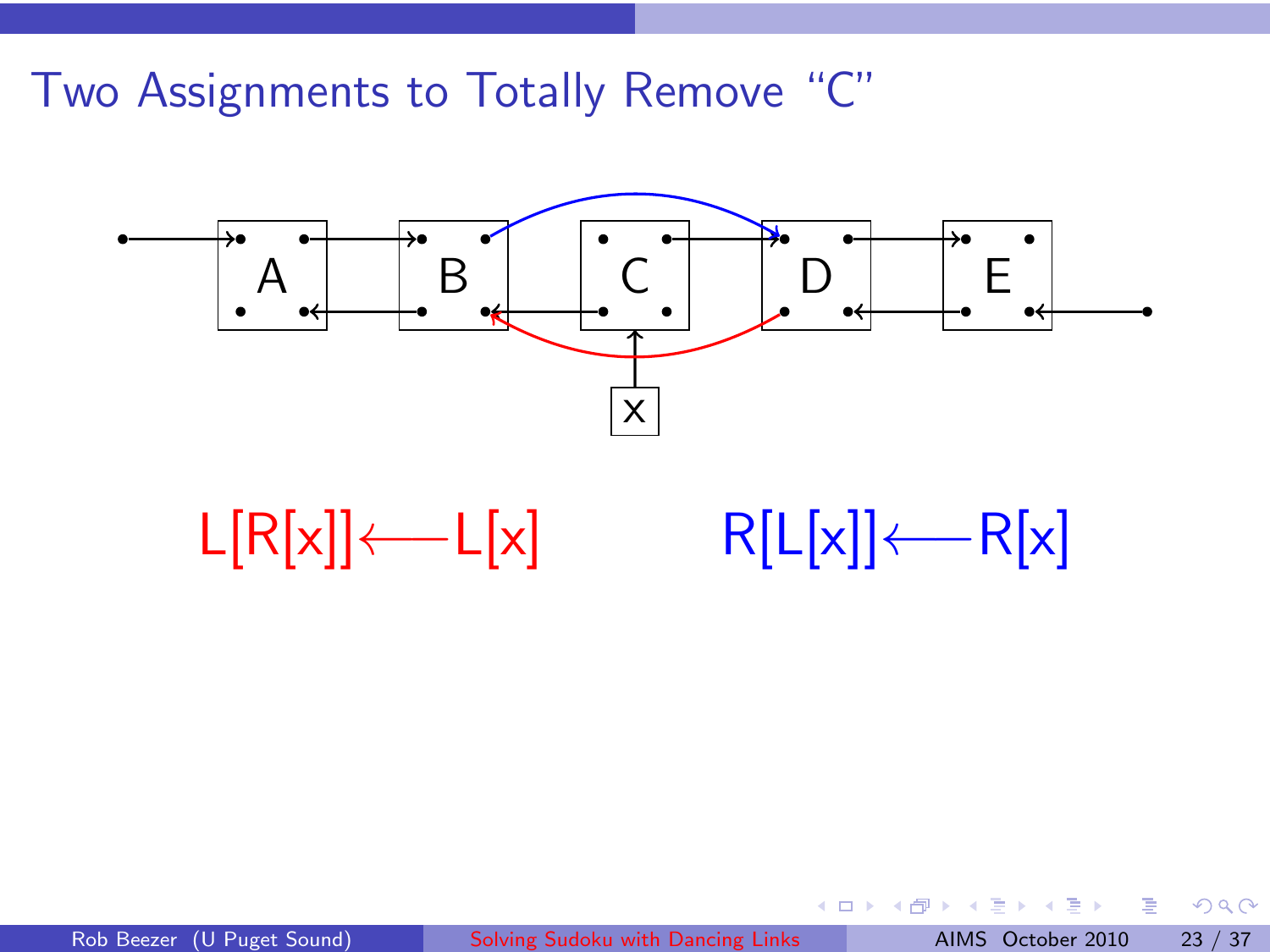Two Assignments to Totally Remove "C"





#### DO NOT CLEAN UP THE MESS

Rob Beezer (U Puget Sound) [Solving Sudoku with Dancing Links](#page-0-0) AIMS October 2010 23 / 37

4 0 8

4 சி ⊧

重

 $QQ$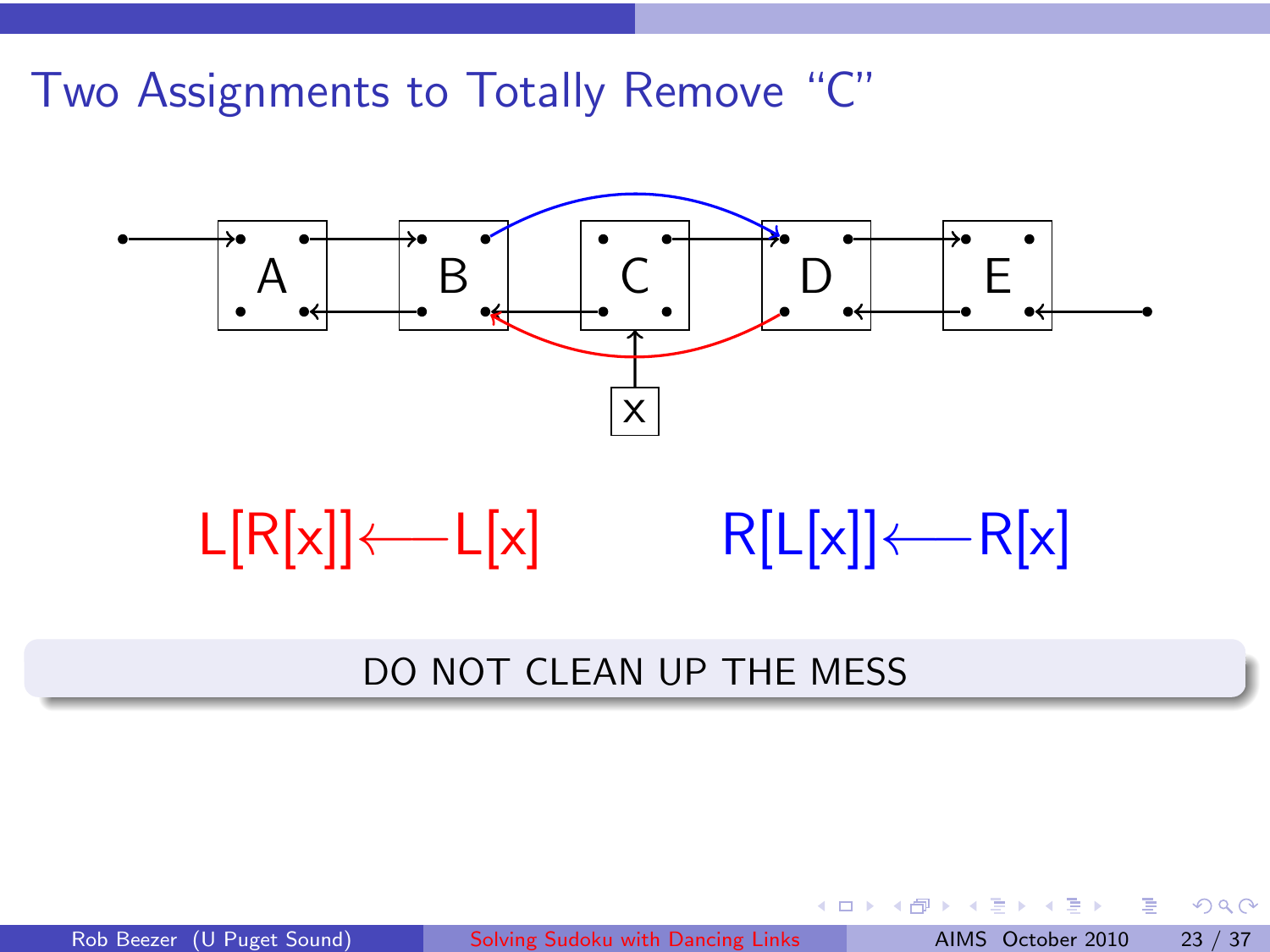# List Without "C", Includes Our Mess



重

 $2Q$ 

4 0 8

∢ ⊕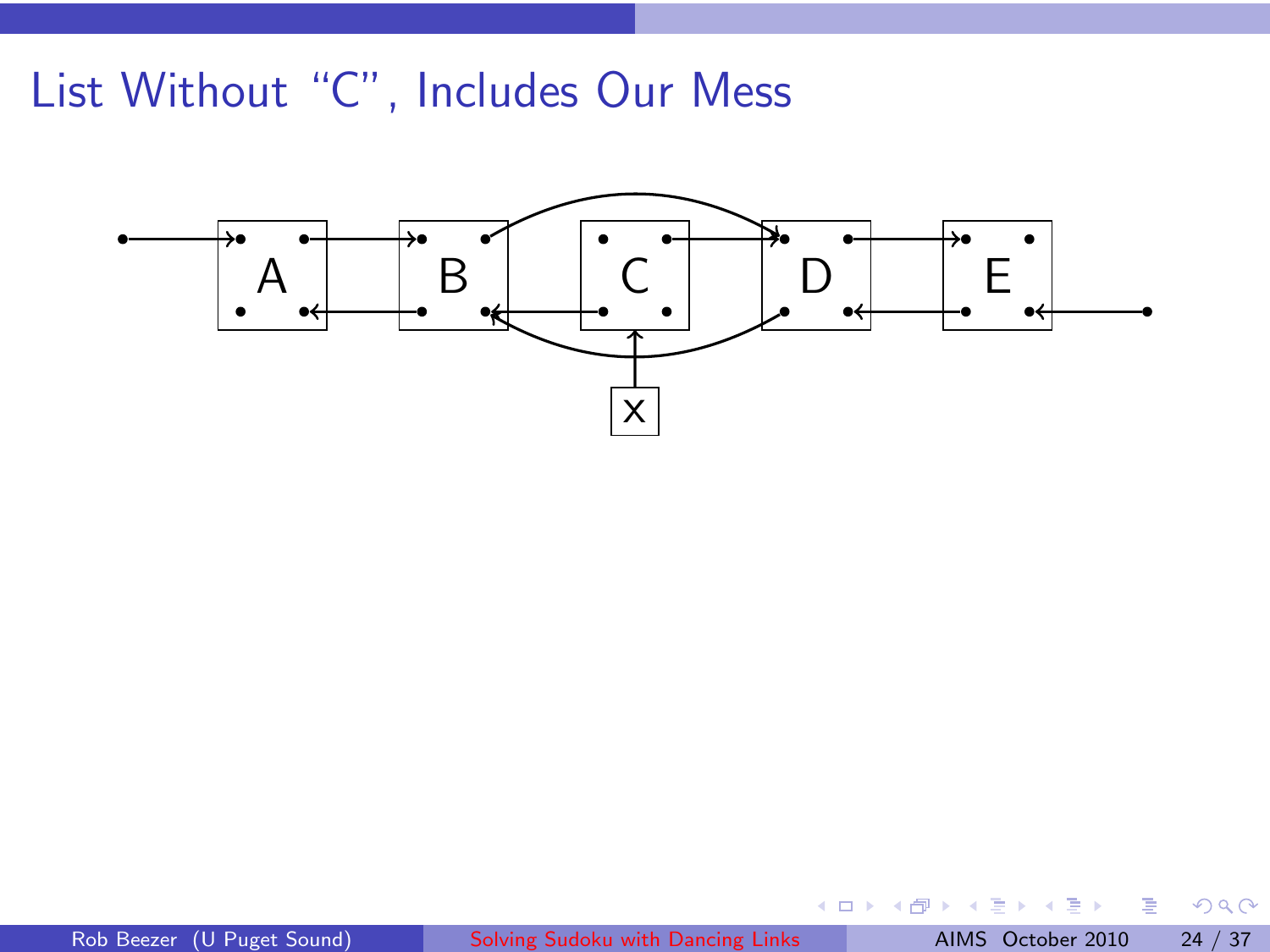

R[x]

Ħ

. B

 $\equiv$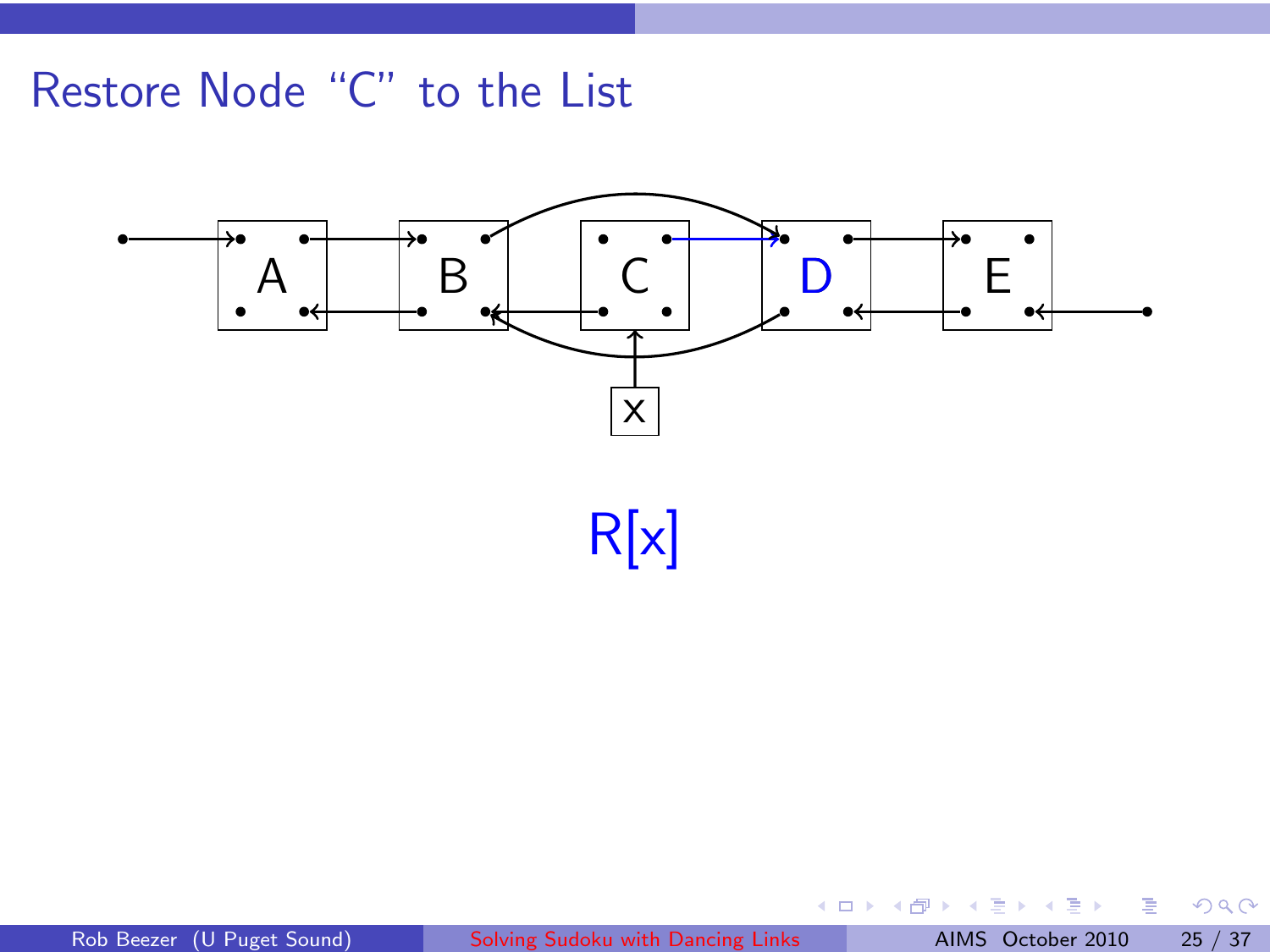

L[R[x]]

**B** 

Ħ

 $\leftarrow$   $\Box$ - 4 €  $\equiv$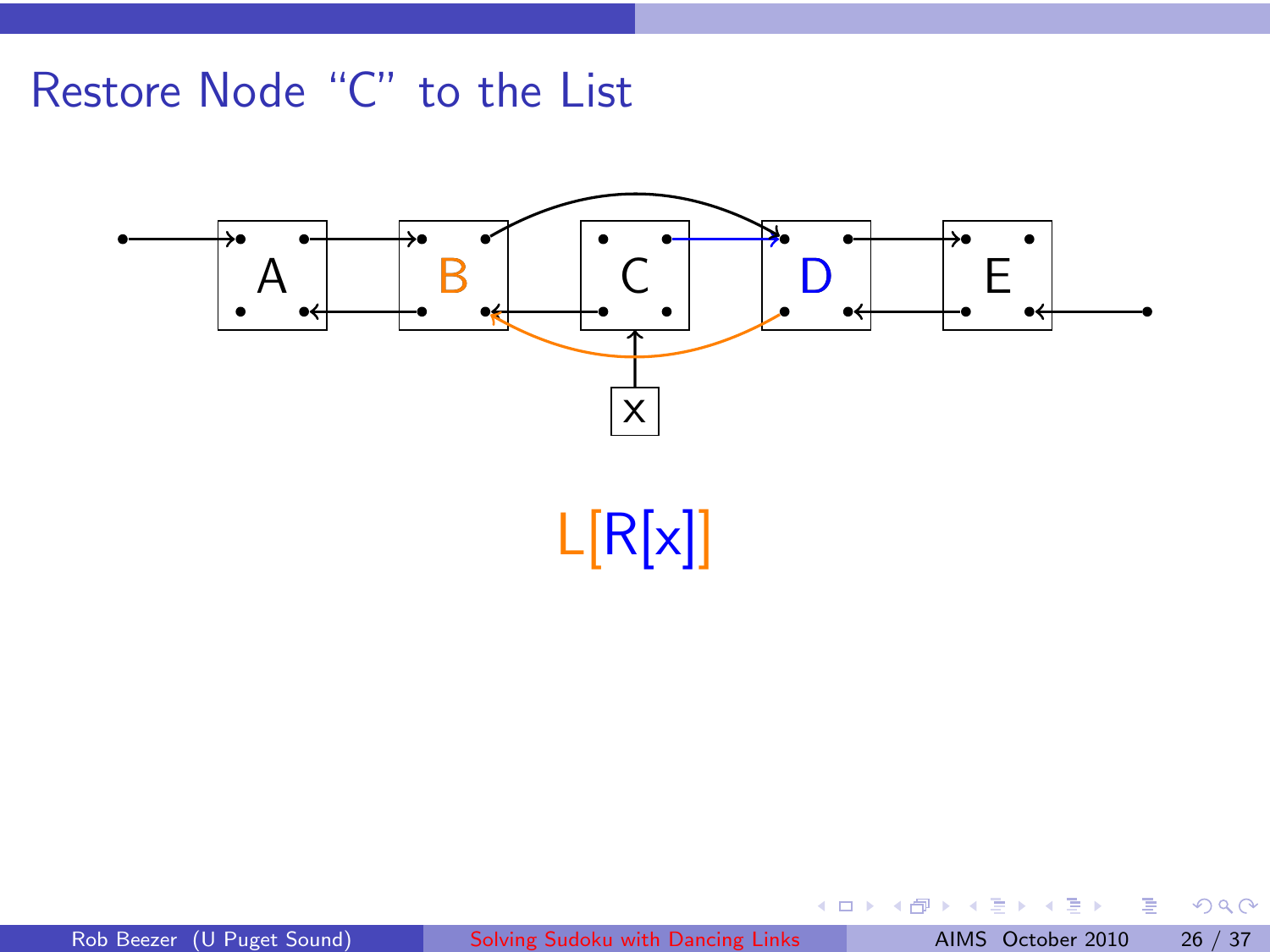

 $L[R[x]]$  x

E

. B

 $\equiv$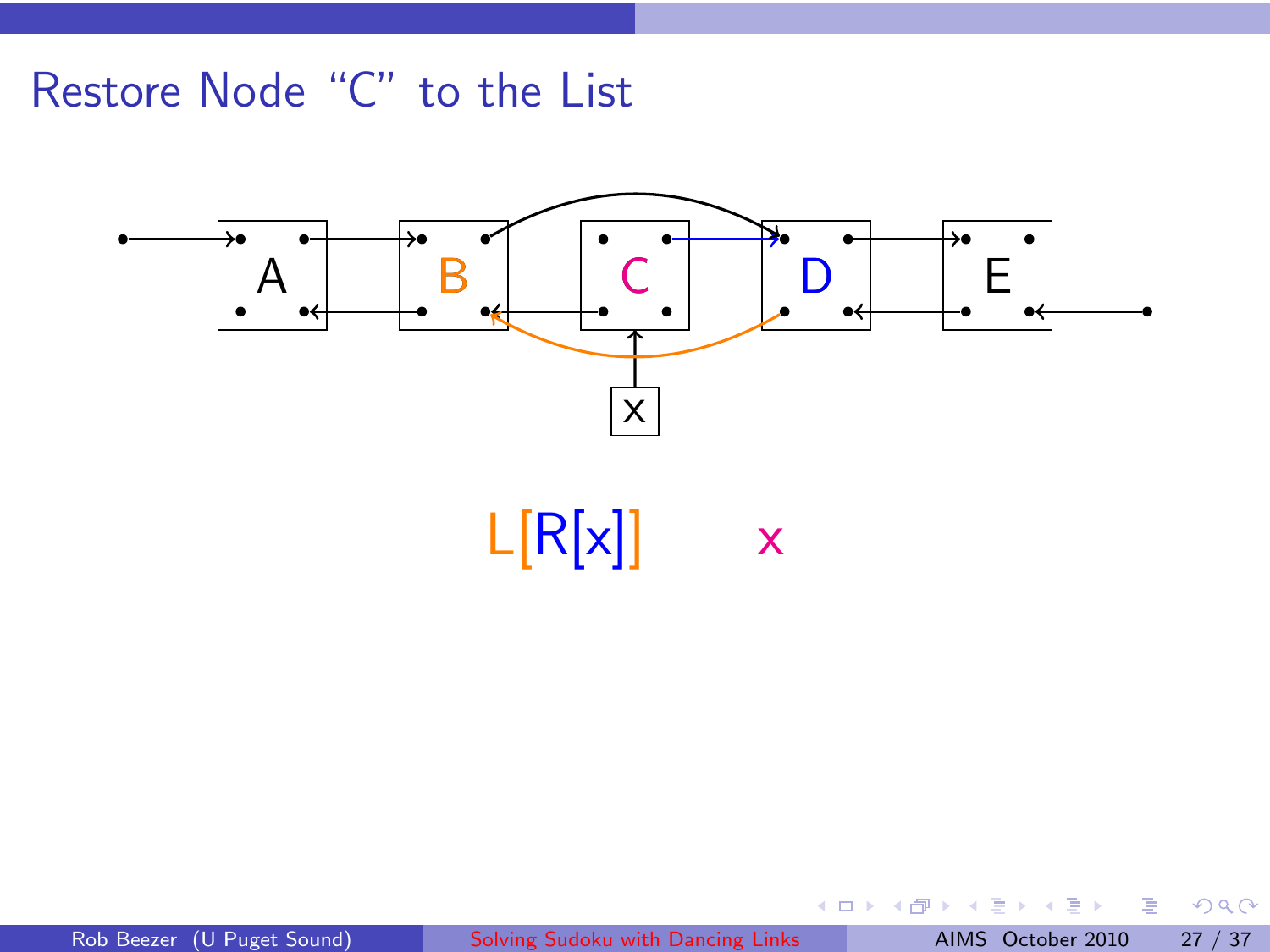

 $L[R[x]] \leftarrow x$ 

重

**K ロ ▶ K 倒 ▶** 

 $\equiv$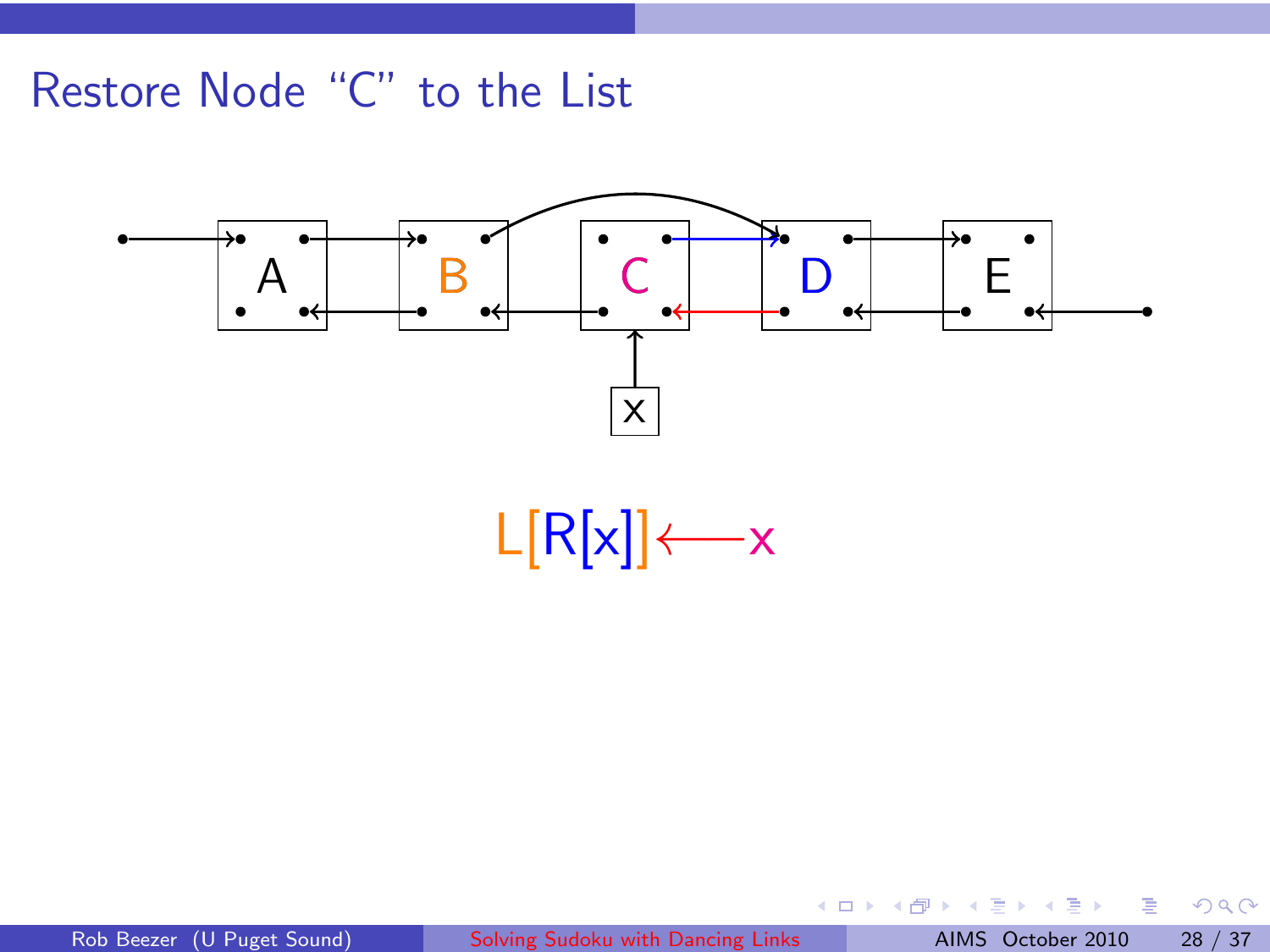



**K ロ ▶ K 伊 ▶** 

一番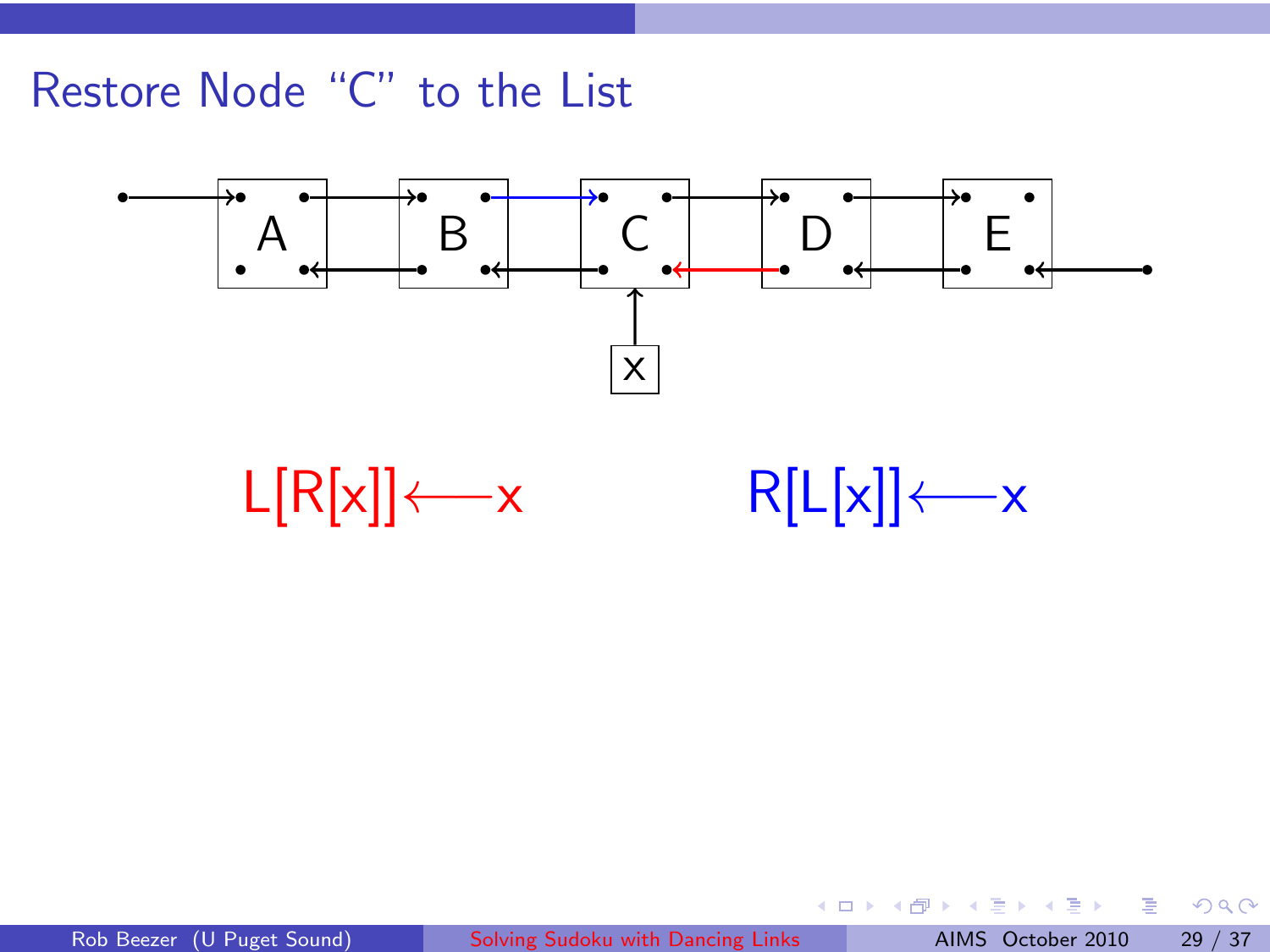

#### WE NEED OUR MESS, IT CLEANS UP ITSELF

Rob Beezer (U Puget Sound) [Solving Sudoku with Dancing Links](#page-0-0) AIMS October 2010 29 / 37

 $\rightarrow$   $\equiv$   $\rightarrow$ 

4 0 8 → 母→ 重

 $QQ$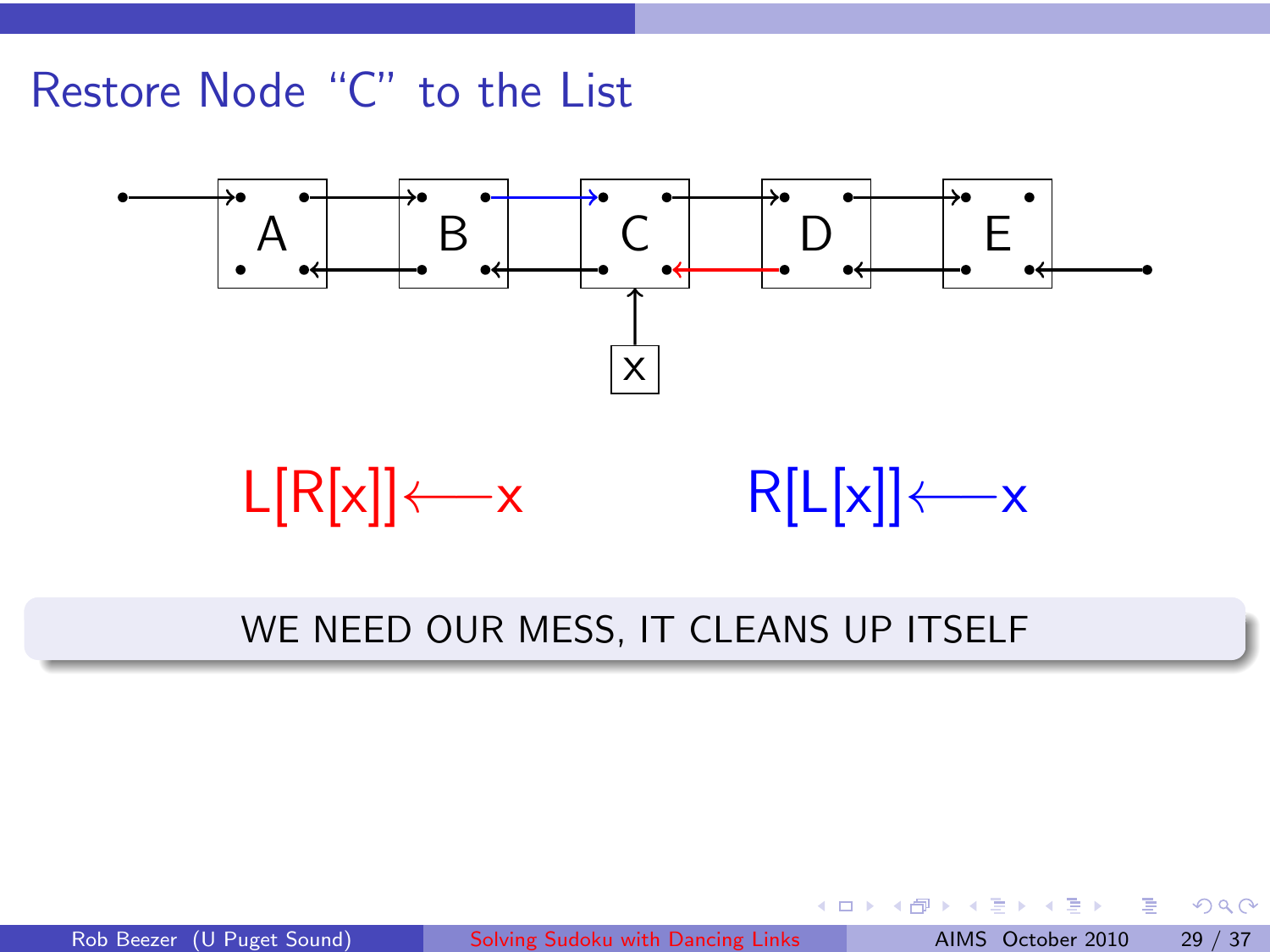### DLX for the Exact Cover Problem

- Backtrack on the columns
- Choose a column to cover, this will dictate a selection of rows

 $\Omega$ 

4 0 8

∢ ⊕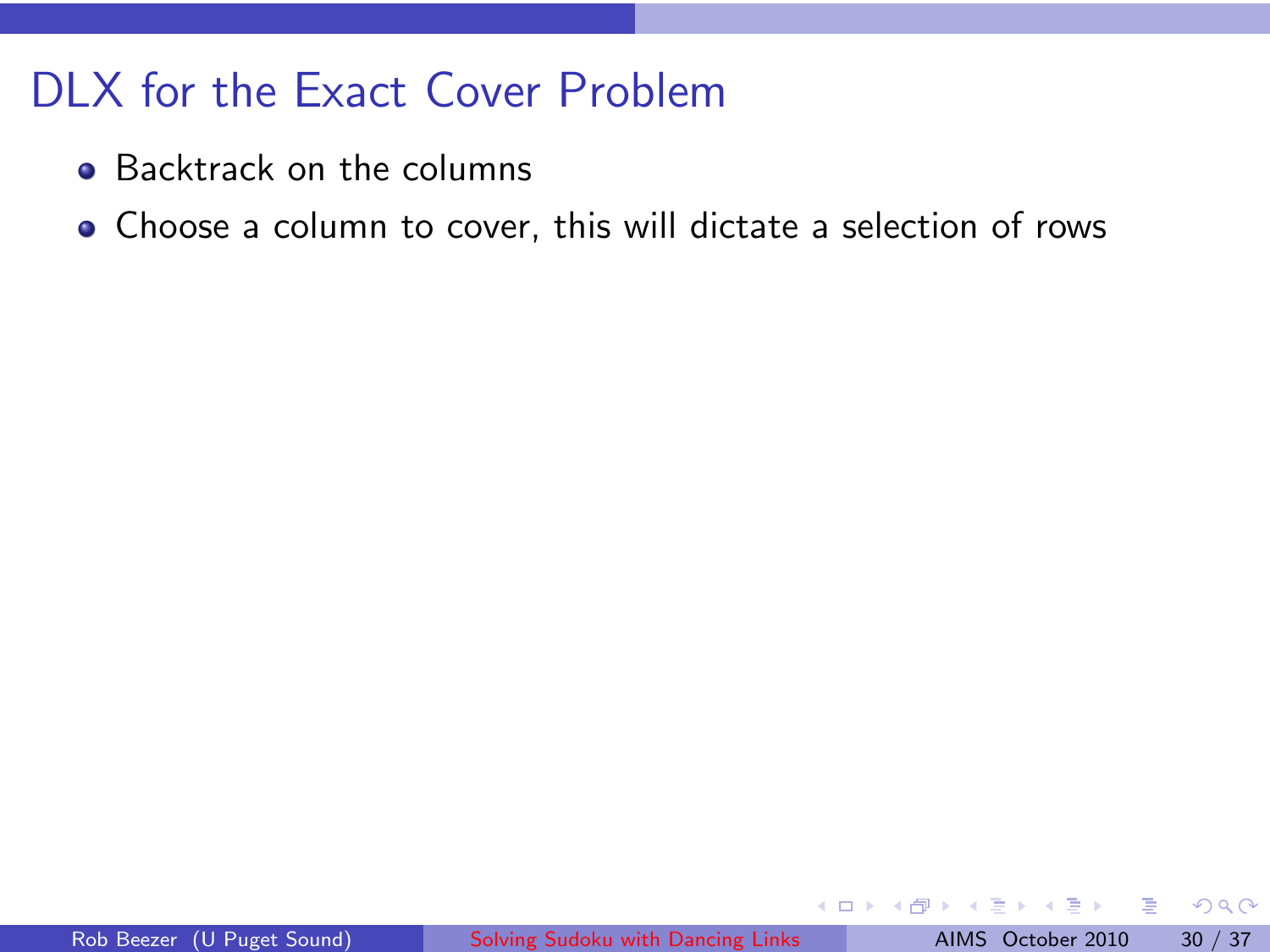### DLX for the Exact Cover Problem

- **Backtrack on the columns**
- Choose a column to cover, this will dictate a selection of rows
- Loop over rows, for each row choice remove covered columns

 $\leftarrow$ 

つひひ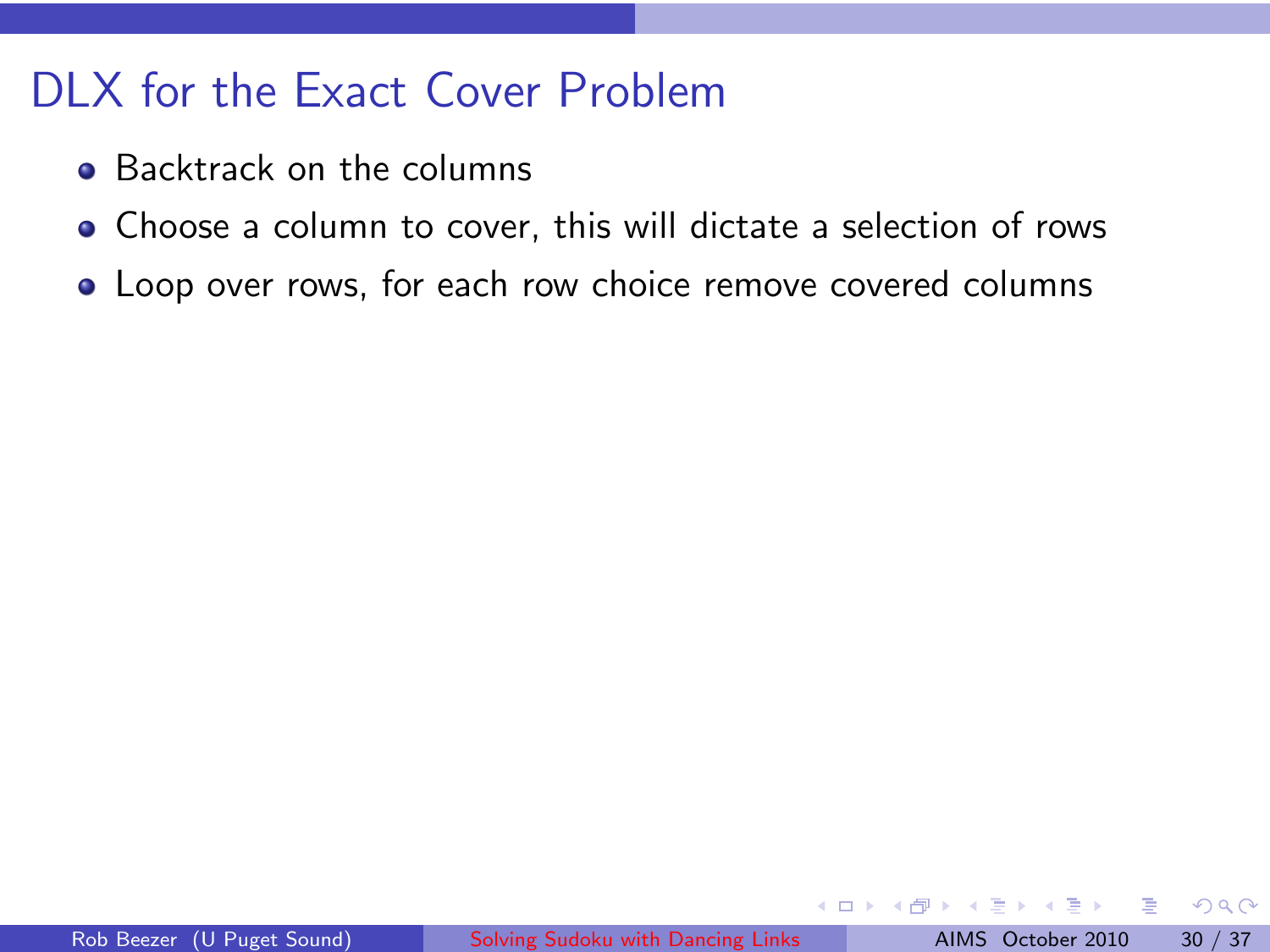### DLX for the Exact Cover Problem

- **Backtrack on the columns**
- Choose a column to cover, this will dictate a selection of rows
- Loop over rows, for each row choice remove covered columns
- Recursively analyze new, smaller matrix
- Restore rows and columns on backtrack step

つひひ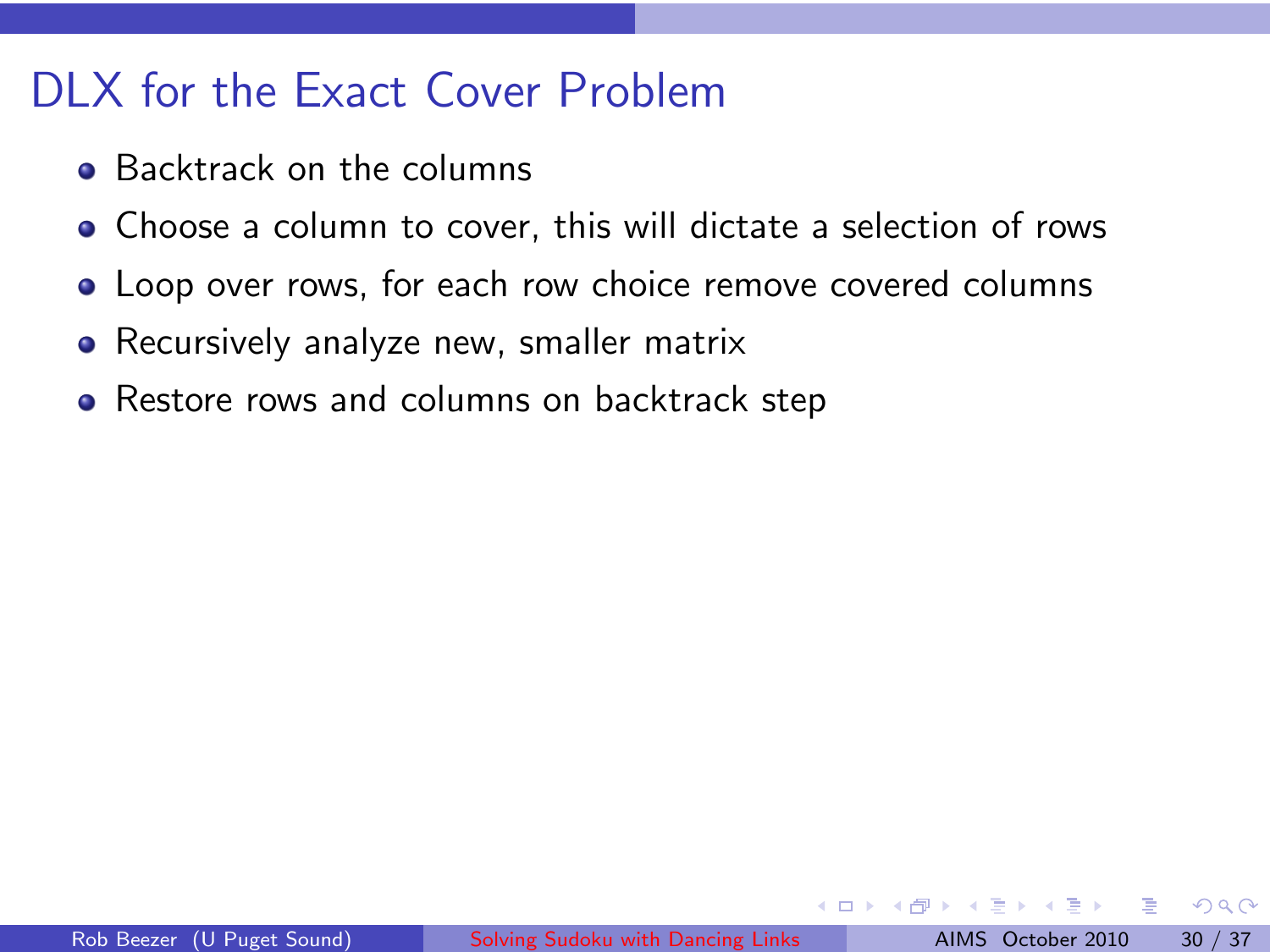Exact Cover Example (Knuth, 2000)



 $\leftarrow$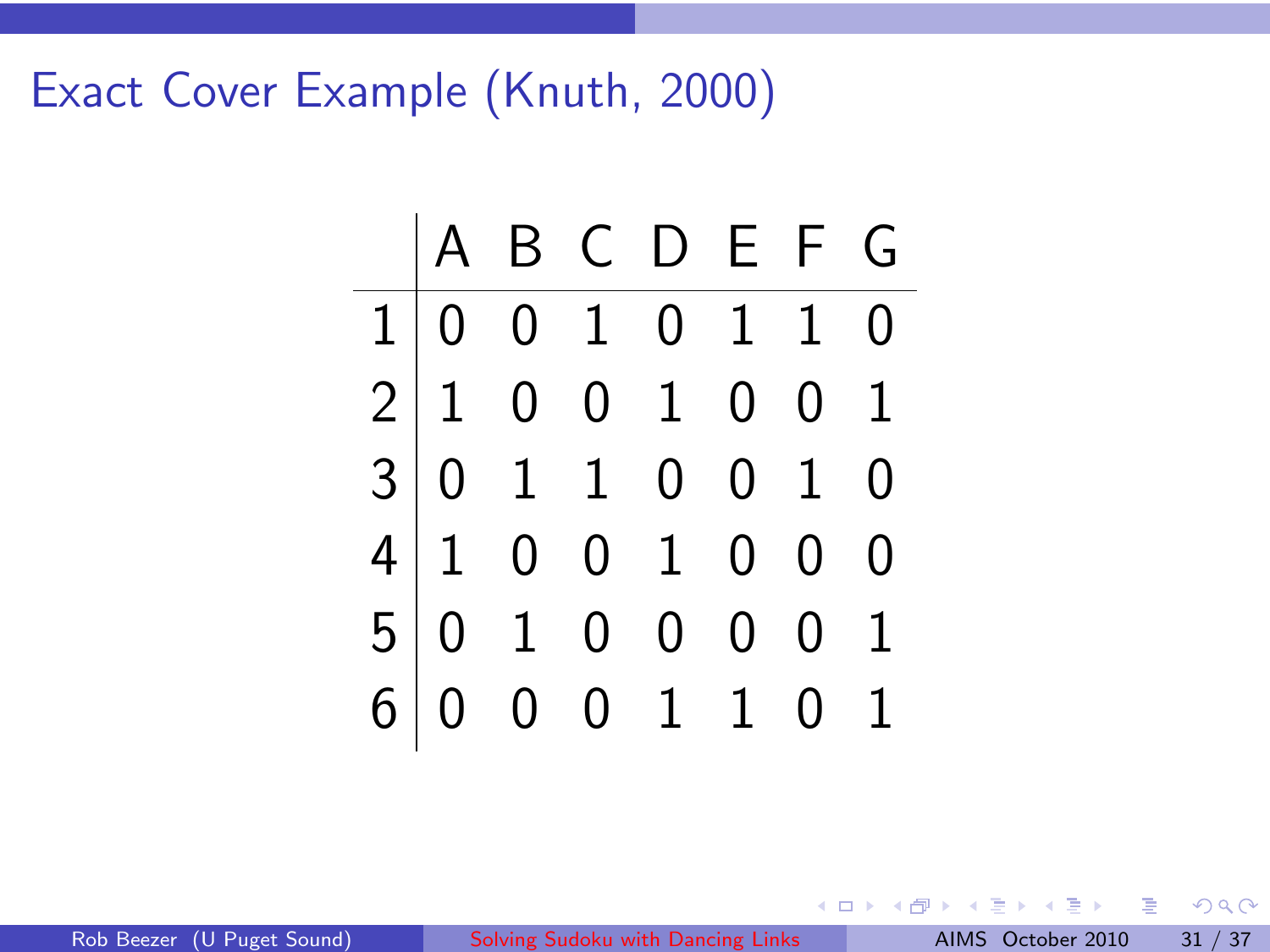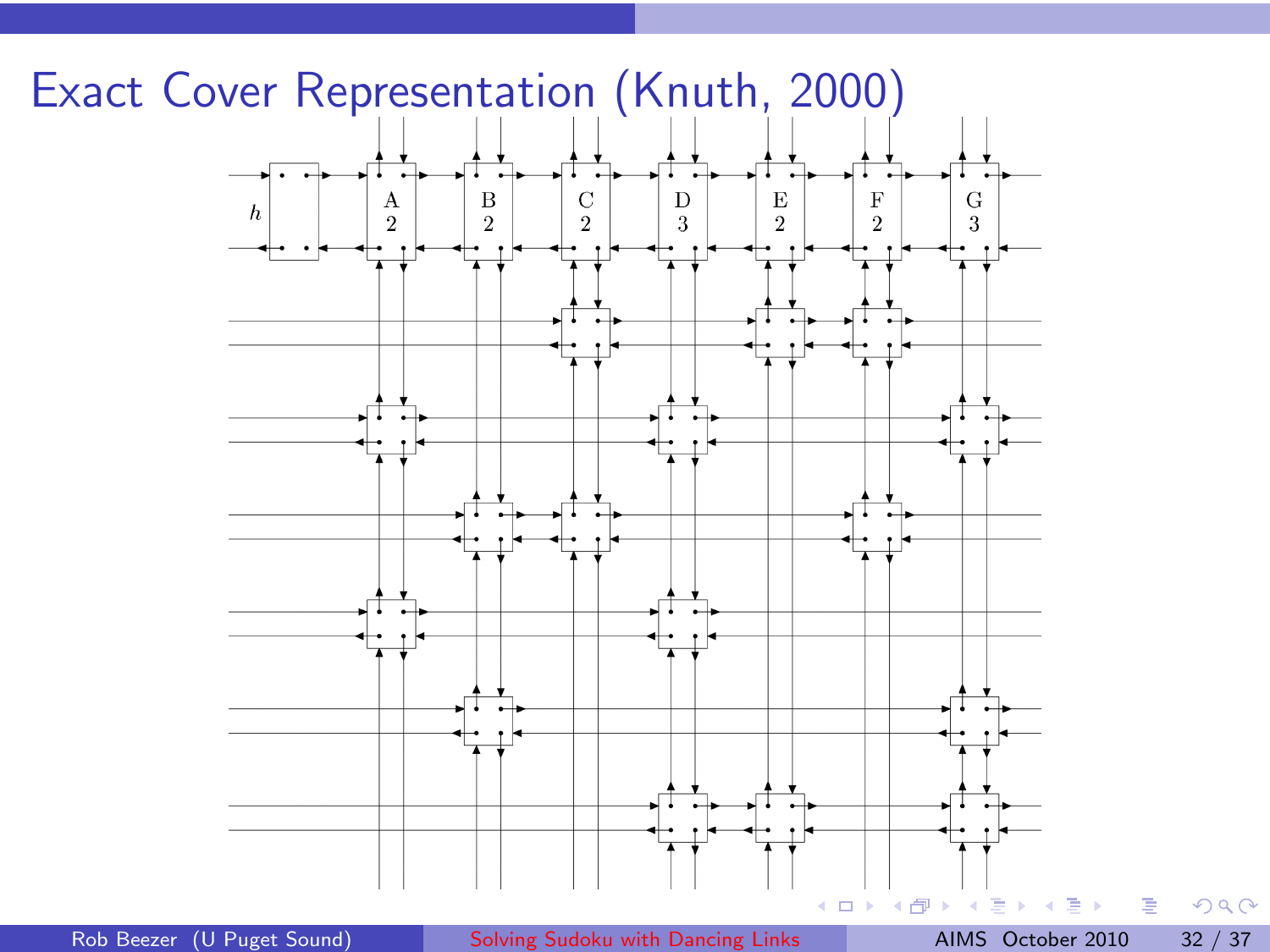# Exact Cover Representation (Knuth, 2000)

- **Cover column A**
- Remove rows 2, 4





 $\leftarrow$ 

 $\Omega$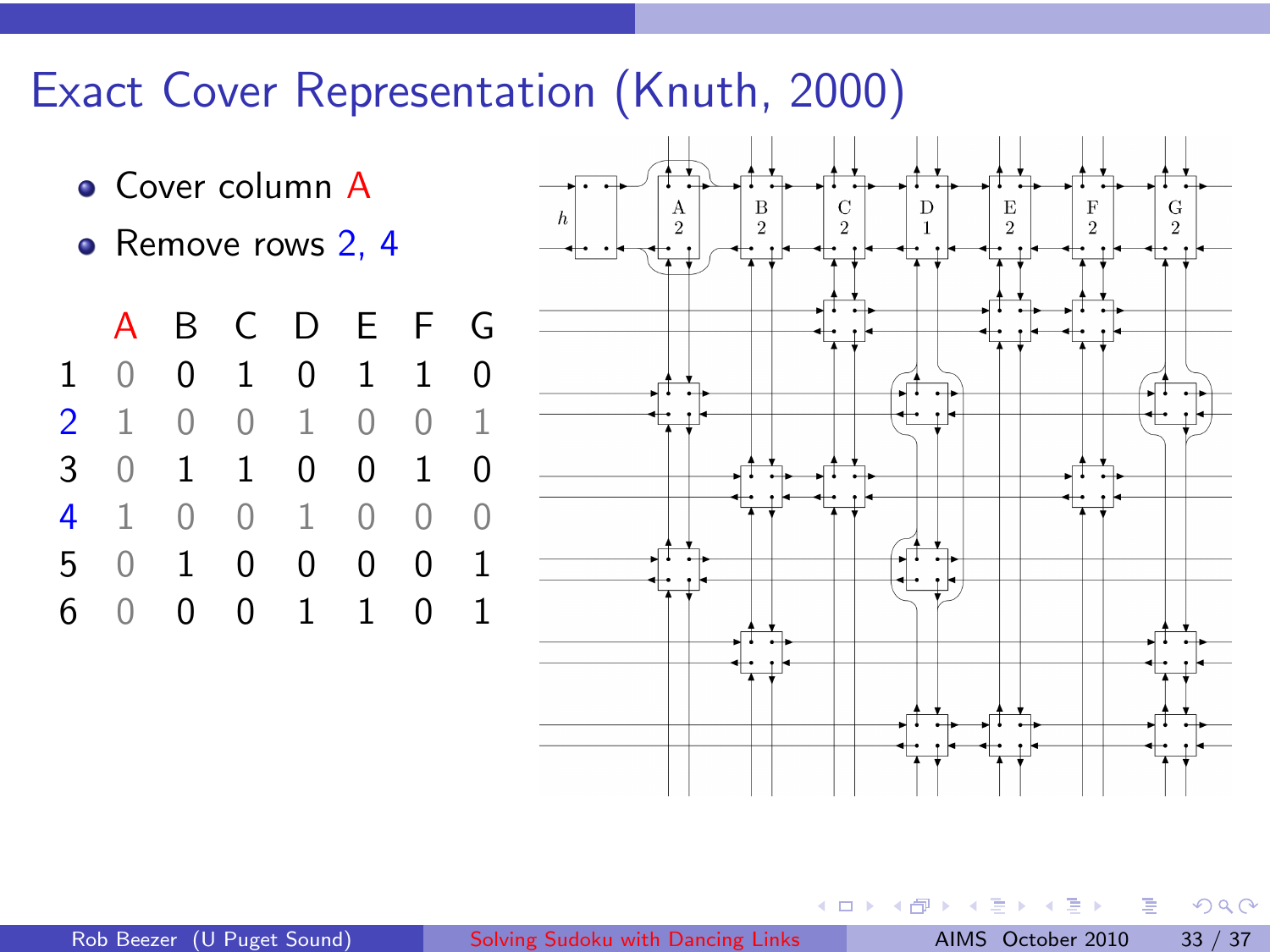# Exact Cover Representation (Knuth, 2000)

- **o** Loop through rows
- Row 2 covers D, G
- D removes row 4, 6
- G removes row 5, 6

A B C D E F G 0 0 1 0 1 1 0 1 0 0 1 0 0 1 0 1 1 0 0 1 0 1 0 0 1 0 0 0 0 1 0 0 0 0 1 0 0 0 1 1 0 1

Recurse on  $2 \times 4$  matrix It has no solution, so will soon backtrack

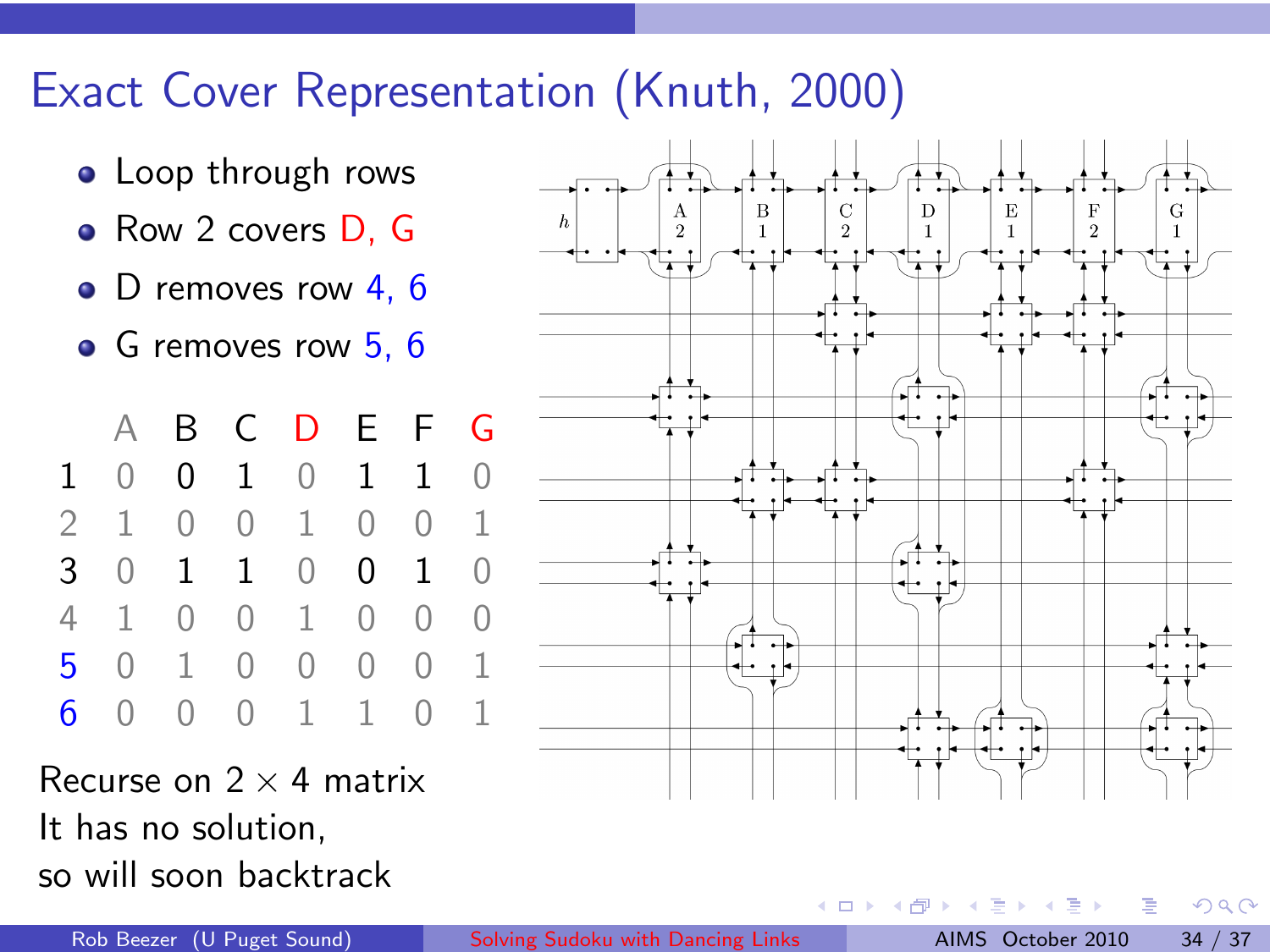## Implementation in Sage

The games module only contains code for solving Sudoku puzzles, which I wrote in two hours on Alaska Airlines, in order to solve the puzzle in the inflight magazine. — William Stein, Sage Founder

• Sage, open source mathematics software, [sagemath.org](http://sagemath.org/)

つひひ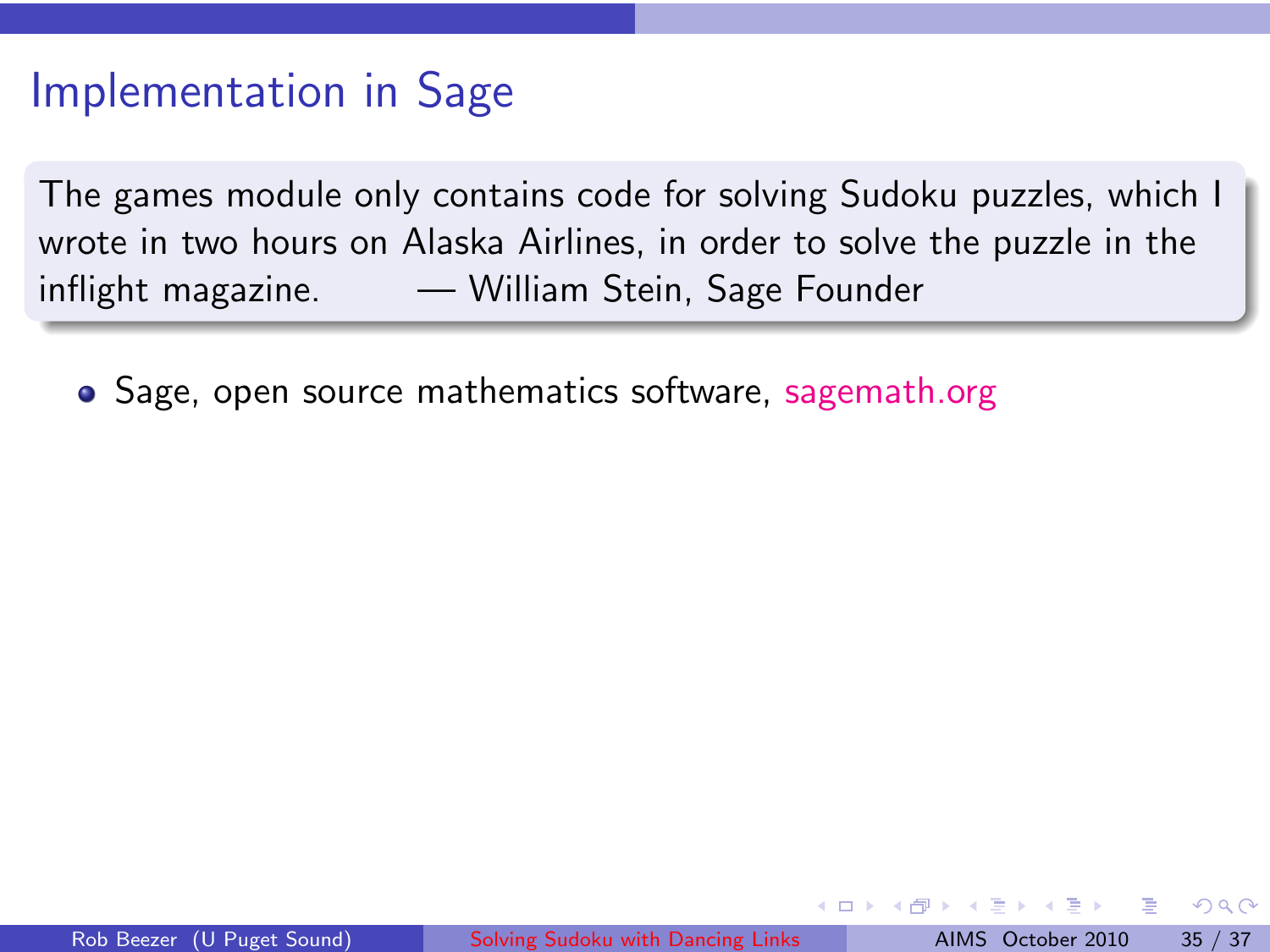# Implementation in Sage

The games module only contains code for solving Sudoku puzzles, which I wrote in two hours on Alaska Airlines, in order to solve the puzzle in the inflight magazine. — William Stein, Sage Founder

- Sage, open source mathematics software, [sagemath.org](http://sagemath.org/)
- **•** Stein (UW): naive recursive backtracking, run times of 30 minutes
- Carlo Hamalainen (Turkey/Oz): DLX for exact cover problems
- Tom Boothby (UW): Preliminary representation as an exact cover
- RAB: Optimized backtracking
	- $\blacktriangleright$  lots of look-ahead
	- $\triangleright$  automatic Cython conversion of Python to C
- RAB: new class, conveniences for printing, finished DLX approach

イロト イ押ト イヨト イヨト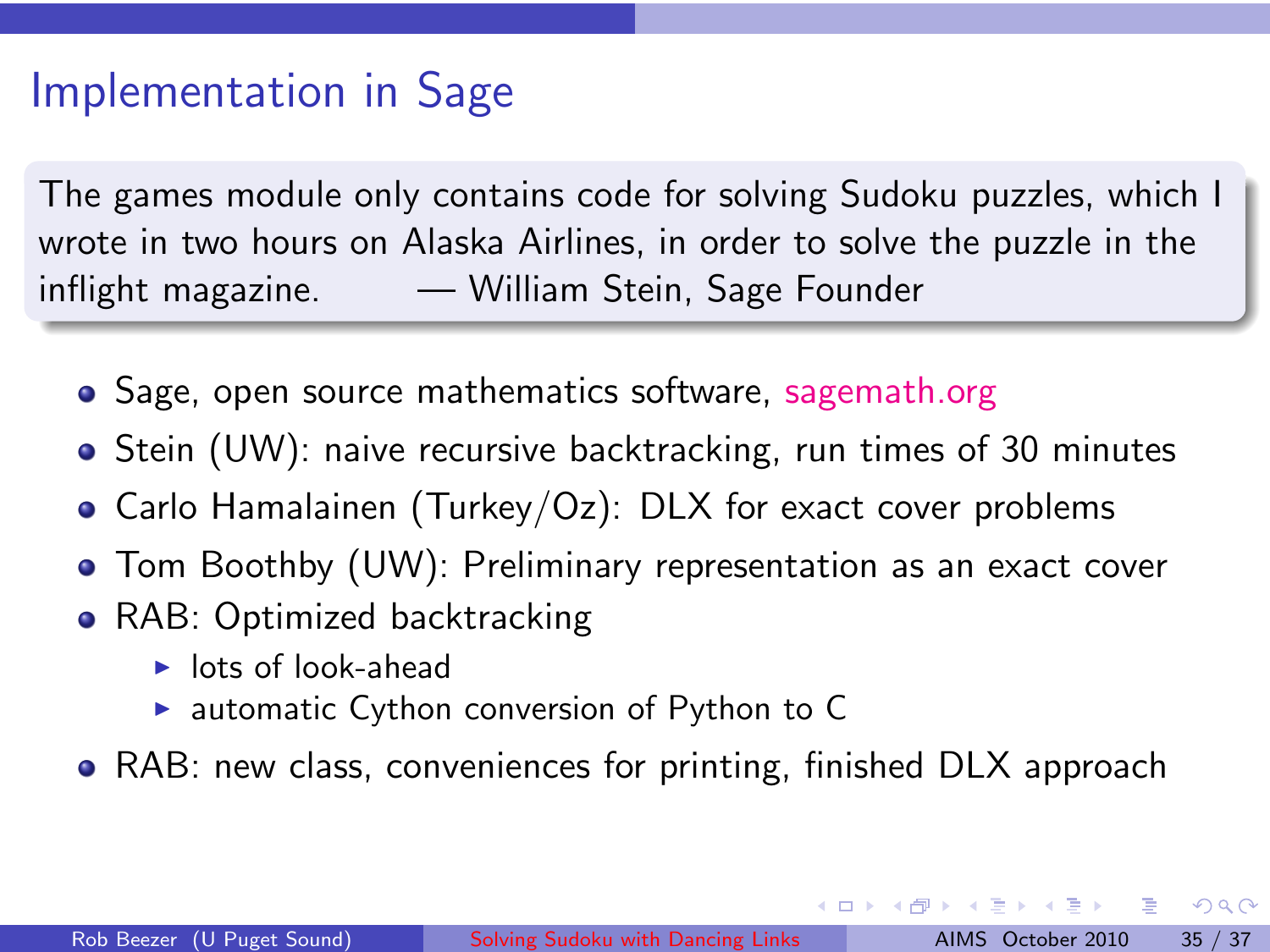# Timings in Sage

Test Examples:

- Original doctest, provenance is Alaska Airlines in-flight magazine?
- 17-hint "random" puzzle (no 16-hint puzzle known)
- Worst-case: top-row empty, top-row solution 9 8 7 6 5 4 3 2 1
- All ∼48,000 known 17-hint puzzles (Gordon Royle, UWA)

Equipment: R 3500 machine, 3 GHz Intel Core Duo

| Puzzle | Time (milliseconds) |        |                |  |  |  |  |  |
|--------|---------------------|--------|----------------|--|--|--|--|--|
|        | Naive               | Custom | DI X           |  |  |  |  |  |
| Alaska | 34                  | 0.187  | 1.11           |  |  |  |  |  |
| 17     | 1,494,000           | 441.0  | 1.20           |  |  |  |  |  |
| Worst  | 4,798,000           | 944.0  | 1.21           |  |  |  |  |  |
| 48K 17 |                     |        | ${\sim}60,000$ |  |  |  |  |  |

- 4 ਜੀ ।